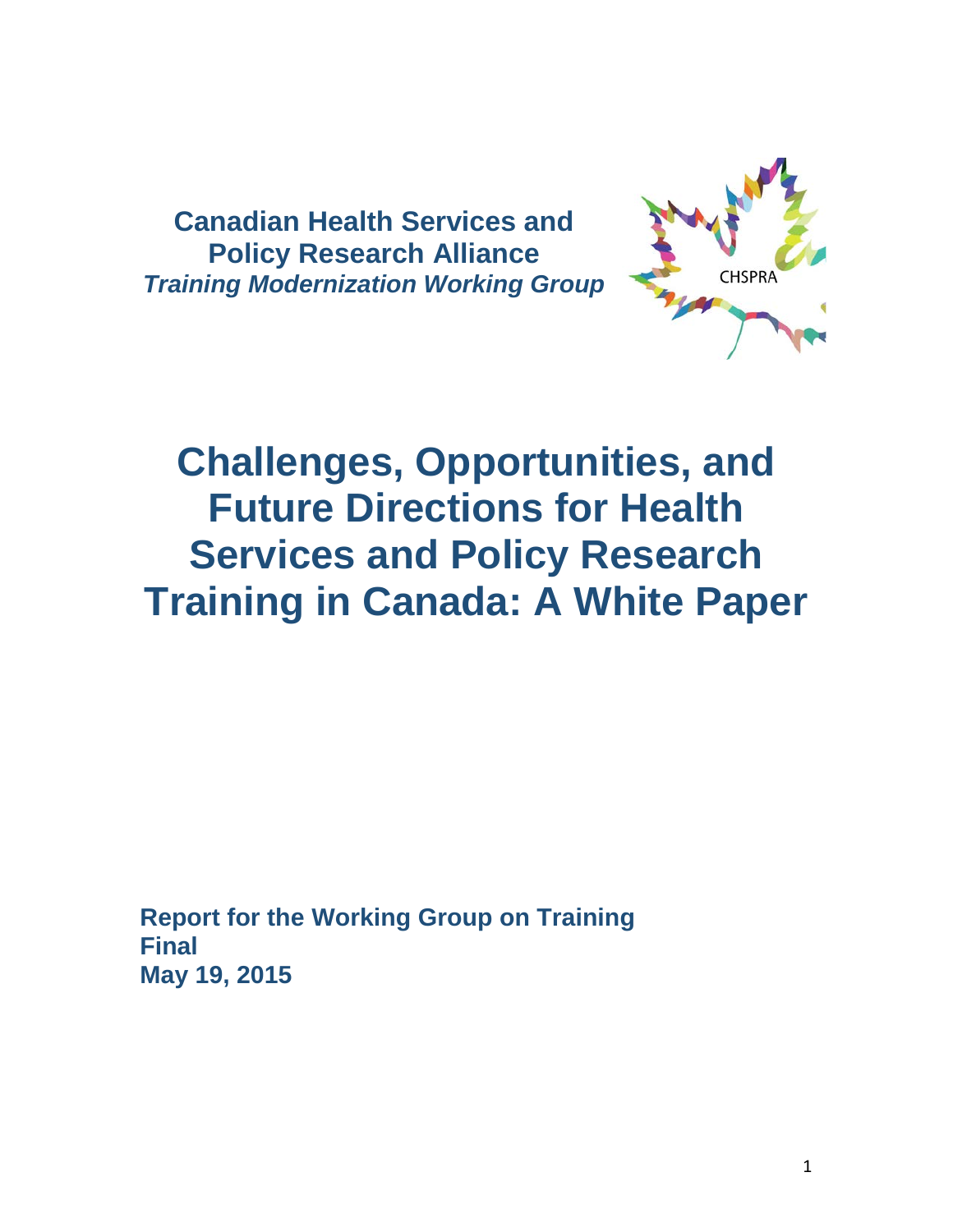

# **Background**

In March 2015, the first-ever pan-Canadian vision and strategy for health services and policy research (HSPR) was released as a collaborative initiative among the Institute of Health Services and Policy Research (CIHR-IHSPR), provincial health research funding organizations, and many of Canada's health charities. This Vision and Strategy sets the stage for a number of joint initiatives to position Canada as global leader in health services and policy research that optimizes health and health system outcomes. One of the key outcomes of the Strategy has been the establishment of an Alliance for HSPR in which funders, researchers, health system organizations and stakeholders may collaborate on specific initiatives where shared goals and potential outcomes exist.

One key area for pan-Canadian collaboration is the training and development of HSPR capacity to improve health system performance. Canada has traditionally been viewed internationally as a leader in health services and policy research,

possessing many of the necessary ingredients to develop and test innovative approaches. Developing and sustaining strong training and education capacity that meets the evolving needs of the market is essential for this success to continue.

Never before has the value proposition for doctoral-level health services and policy research been clearer – governments and health system organizations need answers to complex questions "Health policy and services research in Canada is leading internationally on so many fronts and needs to continue to demonstrate that leadership in the training and development domain by broadening our skills and approach" ~ Consultation Informant

related to the development of policy and design and delivery of services and these answers need to be based on a comprehensive grasp and a sophisticated interpretation of the available evidence. Clearly, the potential for HSPR researchers, especially those trained at the doctoral and postdoctoral levels, to contribute to health system reform and improvement is very high. However, traditional pathways for them outside of academia are not always clear and the skills of doctoral graduates may not always be optimally suited to the demands of the health ecosystem.

The context for the subsequent analysis is as follows:

• Higher education is undergoing major transformation at all levels.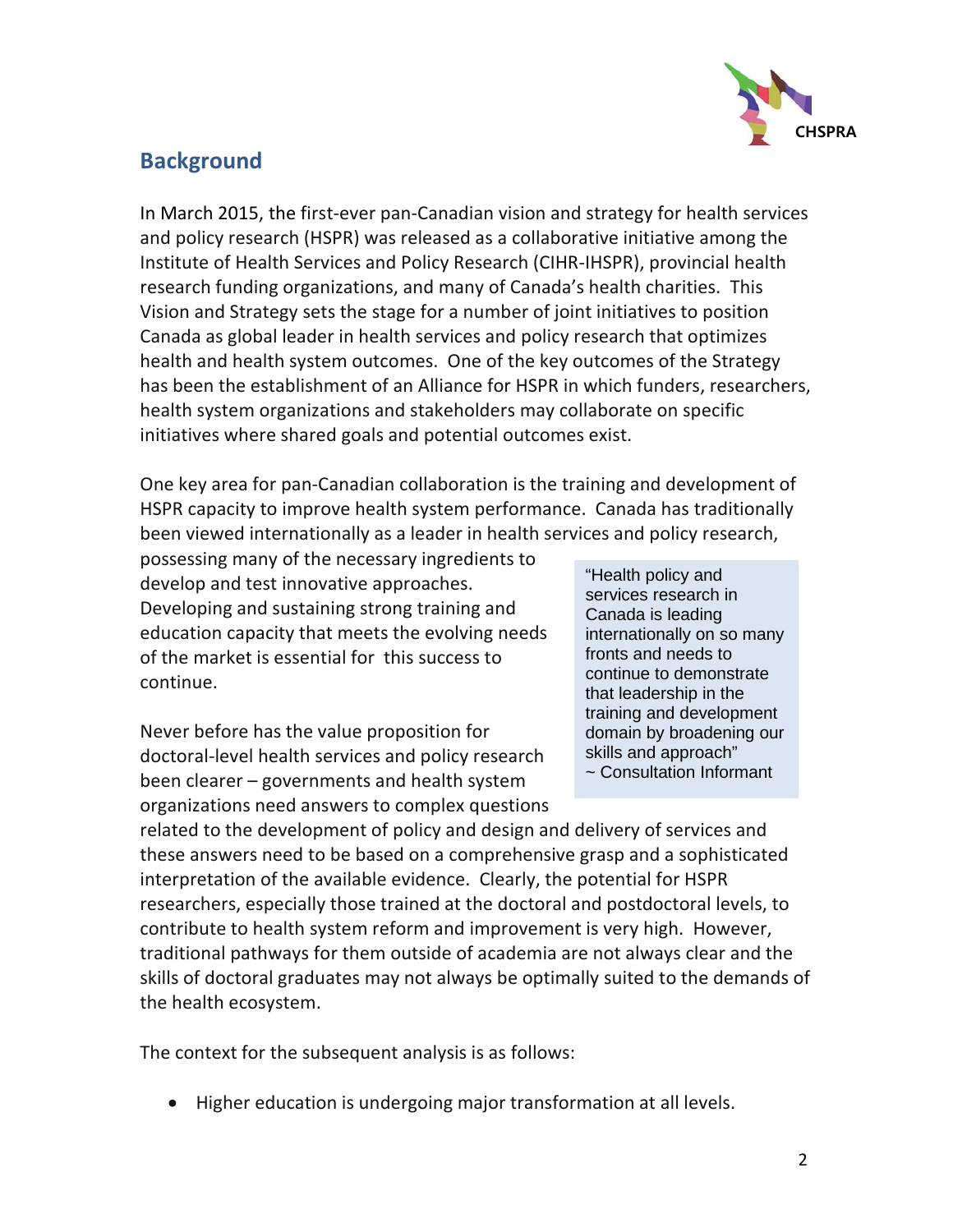

- Universities are facing increasing financial constraints and, for that reason and others, are moving to reconsider the role of tenured professorships in the composition of their teaching complements.
- The funding for health services and policy research is changing in a variety of ways with reform of the Open Grants Program at CIHR and new approaches to peer review.
- Health policy agencies and health service provider organizations are facing unprecedented challenges involving fiscal sustainability, aging and increasingly engaged patient consumers, and new and evolving health technologies. Dealing with all these challenges will increasingly require the ability to generate evidence and use it effectively.
- CIHR's Strategy for Patient Oriented Research (SPOR) Networks are developing and present an ideal opportunity and vehicle for fostering new partnerships between research, policy and practice to create dynamic and responsive learning networks. These partnerships ought to be generating demand for doctoral graduates on both the academic and the nonacademic sides.
- CIHR more broadly is undertaking an assessment of health research capacity development, observing similar trends and opportunities across all four pillars of health research and is advancing a collaborative approach to health research training plans. Our work seeks to align itself with the broader initiative with a specific focus on health services and policy research.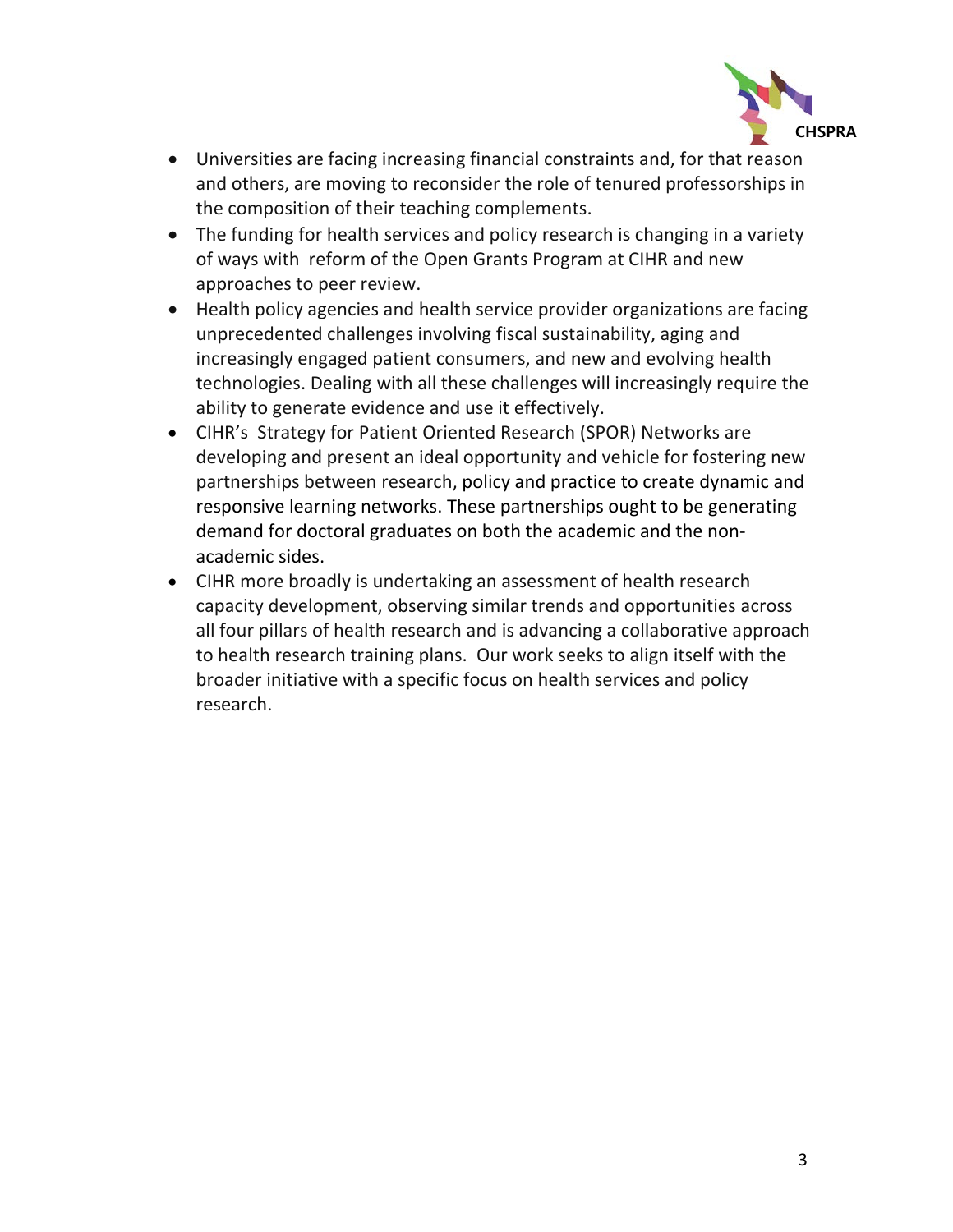

## **Purpose and Methodology**

This paper is a summary of the analysis undertaken as part of the development of the Canadian Health Services and Policy Research Alliance Training Working Group (see Appendix A for Terms of Reference). This analysis consisted of a comprehensive review and synthesis of the literature related to the development of PhD training capacity in health services and policy research in Canada and internationally as well as of the literature on the development of doctoral-level training in general (see Appendix B). In addition, a series of consultations was undertaken with representatives of the training and student communities as well as with employer groups who were able to articulate the specific challenges and opportunities associated with the competencies and skills of doctoral-level health services and policy researchers (see Appendix C for list of consultations).

This paper presents a summary of the context and challenges facing health services and policy research education and training as well as a number of possible opportunities and strategies for collaboration for the Alliance going forward as well as criteria for assessing and evaluating options. This paper is intended as a discussion document for a pan-Canadian working group that will be comprised of training experts, health system leaders and employers who are interested in developing and advancing a collaborative agenda. It is expected that the criteria for evaluating options and the options themselves will form the basis of discussion as part of the inaugural Alliance meeting in Montreal on May 24, 2015. This paper and any associated work following the May meeting will seek to align itself with the broader work that is part of CIHR's Strategic Road Map which includes an assessment of health research capacity development and the design of a collaborative approach to health research training plans.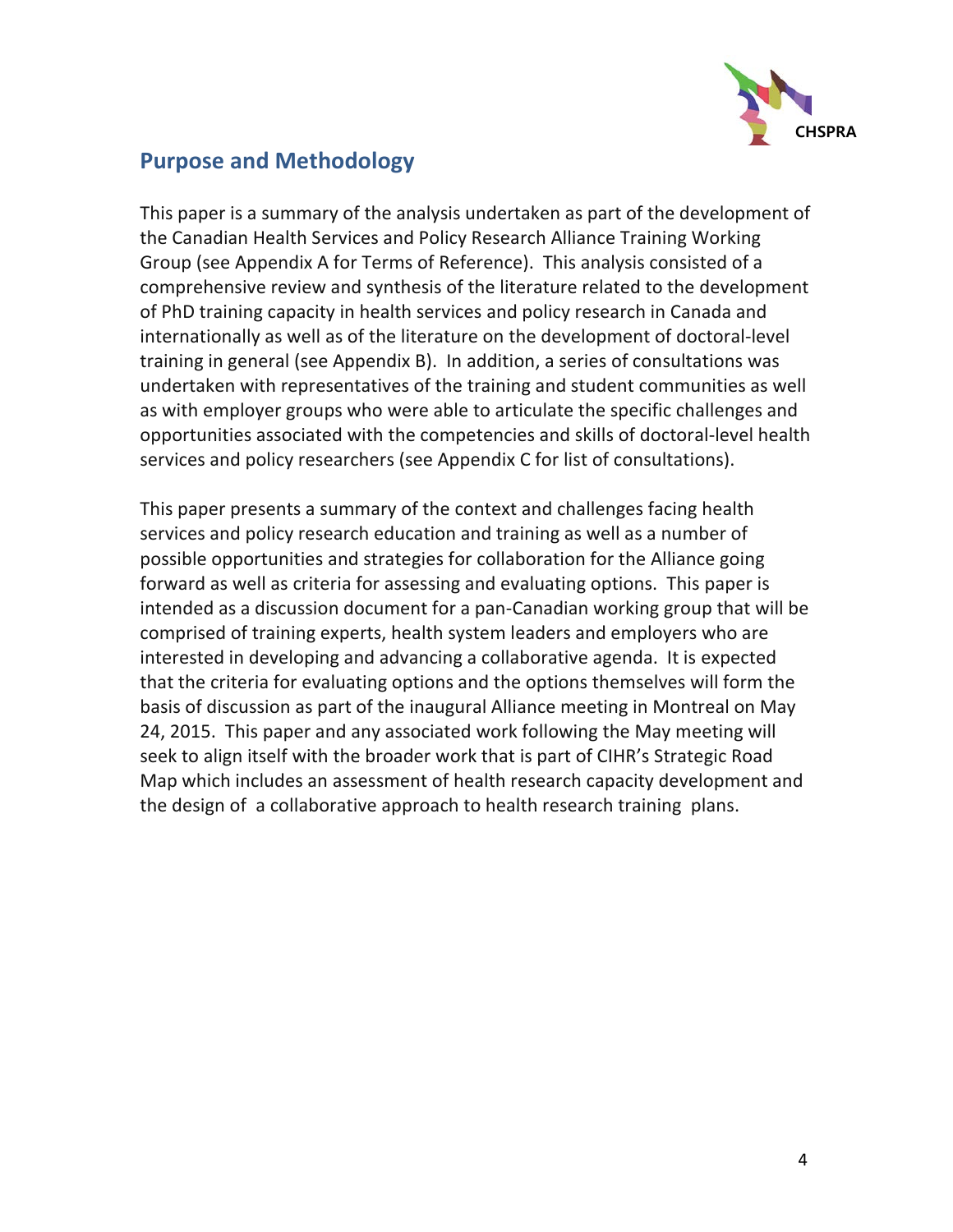

# **Evolution of HSPR Training in Canada**

The health services and policy research field has grown significantly over the past 15 years, marked by the introduction of new training programs across Canada, the growth of the Institute for Health Services and Policy Research within the Canadian Institute for Health Research, and the establishment of the National Alliance of Provincial Health Research Organizations (NAPHRO). The Canadian Health Services Research Foundation (now the Canadian Foundation for

Healthcare Improvement) also features prominently in the evolution of the health services and policy research in Canada. Through a series of programs, these organizations and their partners built HSPR training capacity and sought to foster partnerships between researchers and health services and policy decision makers that are critical to realizing the impact of research activity.

"We need to carefully consider if we are building the supply and capacity that fits the market need or the labour market reality"

~ Consultation Informant

Over this period, nearly \$770 million was invested in building capacity for health services and policy research, and a number of programs were established or expanded within a variety of departments across Canada<sup>[1](#page-14-0)</sup>. Some of the discipline is housed within schools, faculties or departments of public health, health sciences, or medicine, while others are housed in departments of epidemiology, economics, etc. There is also a series of specialized centres across the country dedicated to the training and advancement of health services and policy researchers.

Of this total funding, training awards were allocated 5.7%, with doctoral awards and fellowships accounting for the biggest part of this investment<sup>[1](#page-14-0)</sup>. A combined total of 1,488 applications for CIHR Fellowship Awards and CIHR Doctoral Research Awards were received within a 10-year period starting in 2001. In 2007, Academy Health identified 124 HSR programs in the US and Canada producing approximately 300 doctoral graduates a year. [2](#page-14-1) While no detailed data exist, the number of academic jobs that have emerged over the same period is certainly considerably smaller.

According the data that are available, health service and policy graduates have performed relatively well compared to those of other pillars. A large number of applicants to the Health Services and Policy pillar apply for a grant within the first few years after receiving their post-doctoral degree (irrespective of whether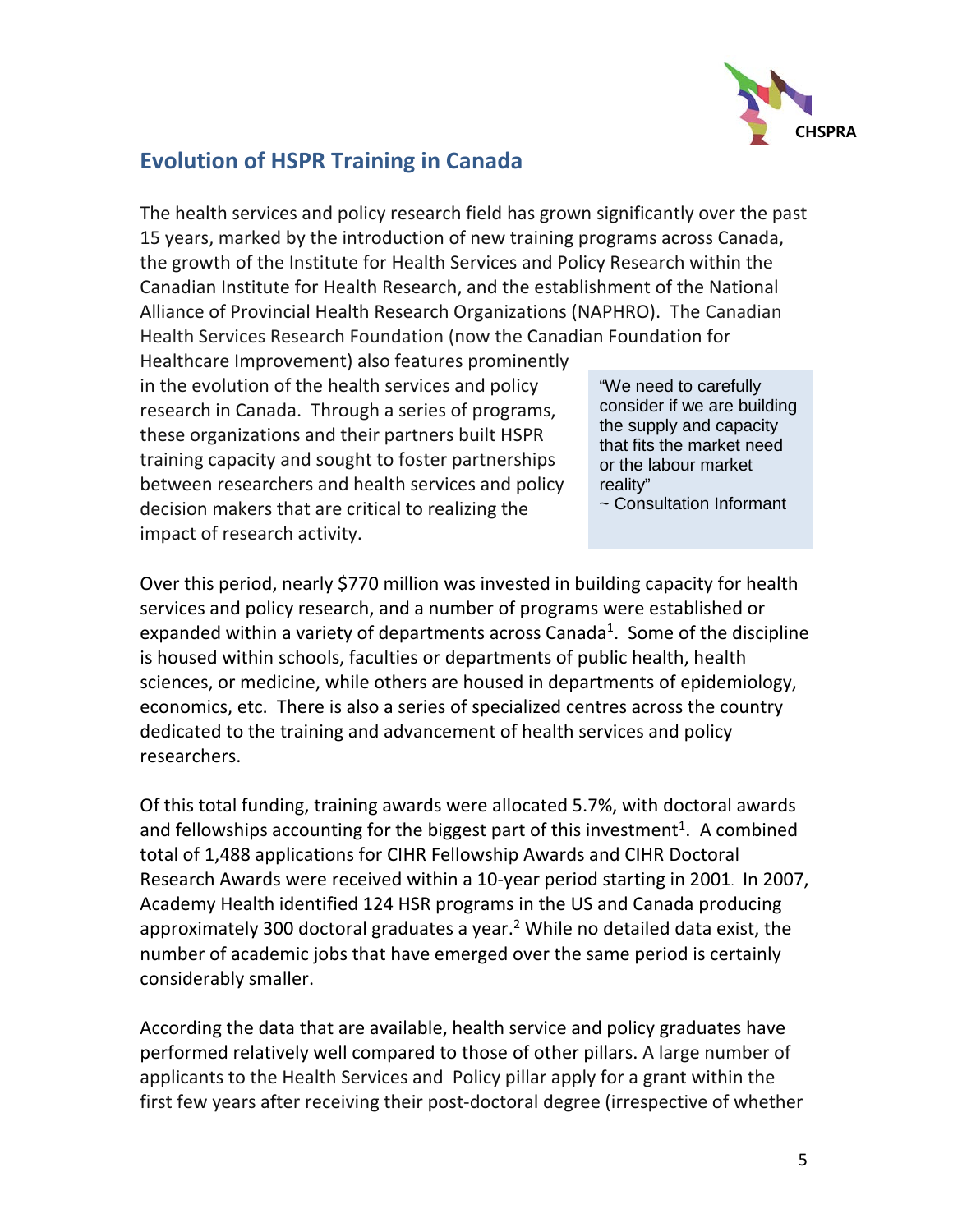

or not they received a post-doctoral fellowship). Near the end of a 10-year follow-up, however, a greater proportion of funded post-doctoral fellows from the Clinical pillar applied for a grant (see Appendix D)<sup>[3](#page-14-2)</sup>.

A number of programs have supported this development, including:

- 1. Capacity of Applied Developmental Research and Evaluation in Health Services and Nursing (CADRE), a program launched in 2000 for an initial funding period of 10 years. This collaboration between CIHR and CHSRF/CFHI was established to address several objectives, including the development of the HSPR community on a master's and doctoral level and the utilization of research evidence in Canadian healthcare organisations. Investments were made in the form of postdoctoral awards, mid-career chairs, regional training centres and career reorientation awards<sup>[4](#page-14-3)</sup>. In the course of the CADRE initiative, a total of 83 postdoctoral awards, 12 mid-career chairs and 13 career reorientation awards was allocated in addition to the creation of the Regional Training Centres<sup>[4](#page-14-3)</sup>. An evaluation of the program showed that a significantly higher percentage of individuals involved in the CADRE program were able to secure positions related to applied health services and nursing research than those who were not (90% vs. 69%) and that the CADRE initiative helped to improve the availability of research positions outside of academia<sup>[5](#page-14-4)</sup>.
- 2. Regional Training Centres (RTC): The development of four regional and one national training centre originated within the CADRE program and marked a milestone in the capacity-building process of HSPR in Canada. An essential component of these training centres was mandatory student placements within health care organizations designed to bring researchers and decision makers closer together<sup>[6,](#page-14-5)[7](#page-14-6)</sup>.
- 3. Strategic Training Initiative in Health Research (STIHR): This initiative was introduced by CIHR to support researchers through the funding of specific training programs. Between its launch in 2001 and 2009, 140 programs were funded, including 36 renewals. <sup>8,[9](#page-14-8)</sup>.

Other programs focused on public health training have also evolved with a doctoral level focus. However, the ability to sustain these programs and maintain their relevance to the changing labour market is one of a number of challenges faced by HSPR training and education initiatives.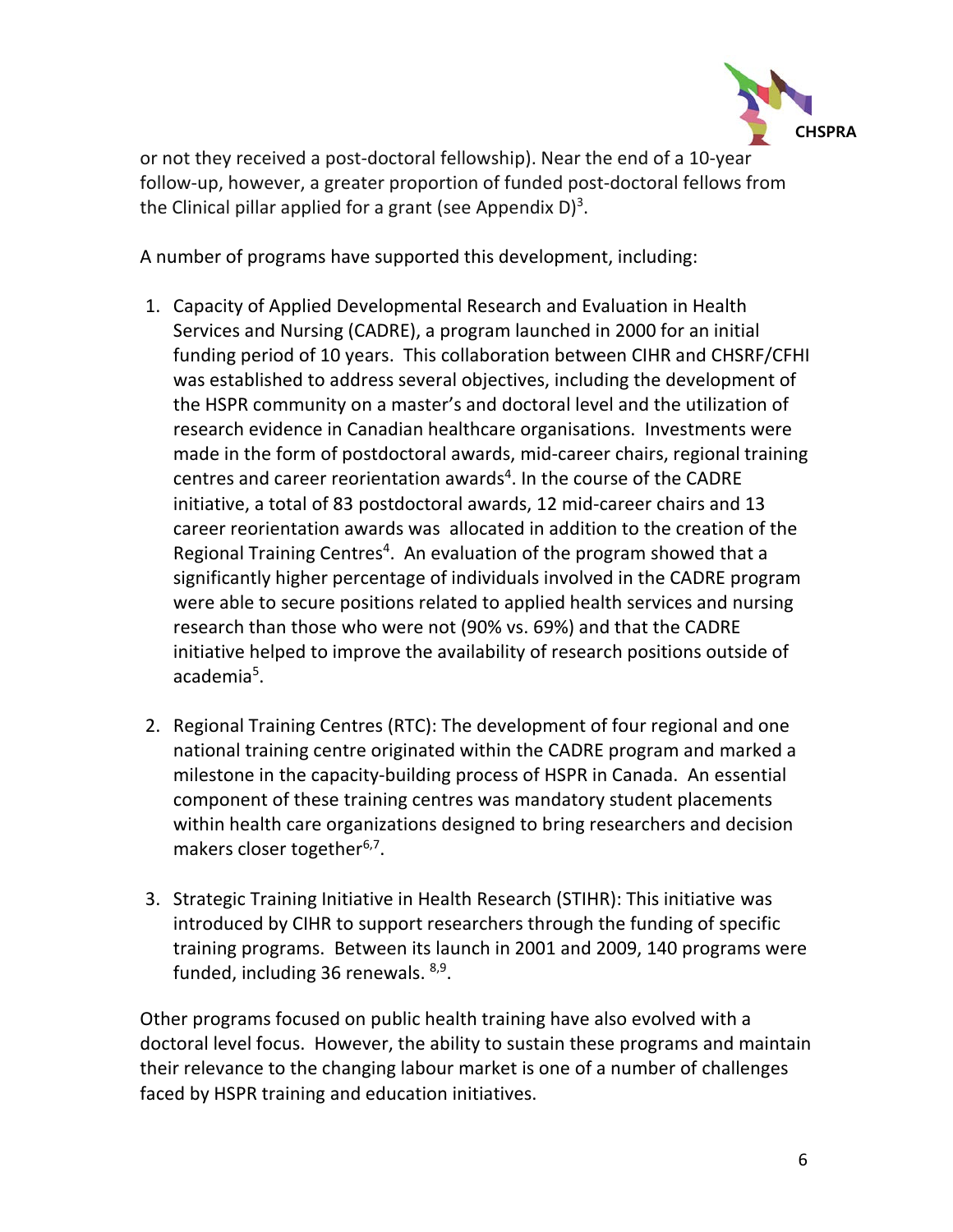

# **Challenges: Education and Training of Health Services and Policy Researchers**

The following section outlines the key challenges confronting the training and education of health services and policy researchers at the doctoral level. The nature and impact of each of these is an important discussion item for the May meeting of the Alliance

#### **1. Tracking and Measurement**

While we know that our production of HSPR graduates has increased, we know very little about the actual paths these individuals have taken, nor do we have

appropriate criteria against which to evaluate the education they are being given.

Most Canadian HSPR training programs currently have no tracking system in place to follow the career paths of their graduates. This gap is highlighted by a recent study that demonstrated that out of 15 Canadian universities providing HSPR training, as many as 80% did not track where students went after the completion of their degree and only 13.3% pursued ongoing follow-up. Regional Training Centres and the STIHR program presented

"Significant investments have been made to increase HSPR capacity in Canada and around the world but no systematic attempts to evaluate the impact of these investments have been made. As a research community, we have the expertise and responsibility to evaluate our health research human resources and should strive to build a stronger knowledge base to inform future investment in HSPR research capacity"~ Grudniewicz et al. Health Capacity development in health systems and policy research: a survey of the Canadian context 2014

an exception, with all of them reporting that they followed up with their graduates at least once<sup>10</sup>.

As part of the development of the Alliance, PhD training programs in health services and policy research were asked to participate in a survey that confirmed the lack of mechanisms in place to track and measure the success of their graduates. Although many informants confirmed that they do not have a formal mechanism in place to track their graduates' careers, they did voice an interest in addressing this gap. A recent survey of 169 organizations revealed that only 40% of the respondents were tracking their students after graduation. The quality of the systems in place varied hugely and included alumni surveys, social media groups and informal relationships $^{11}$ .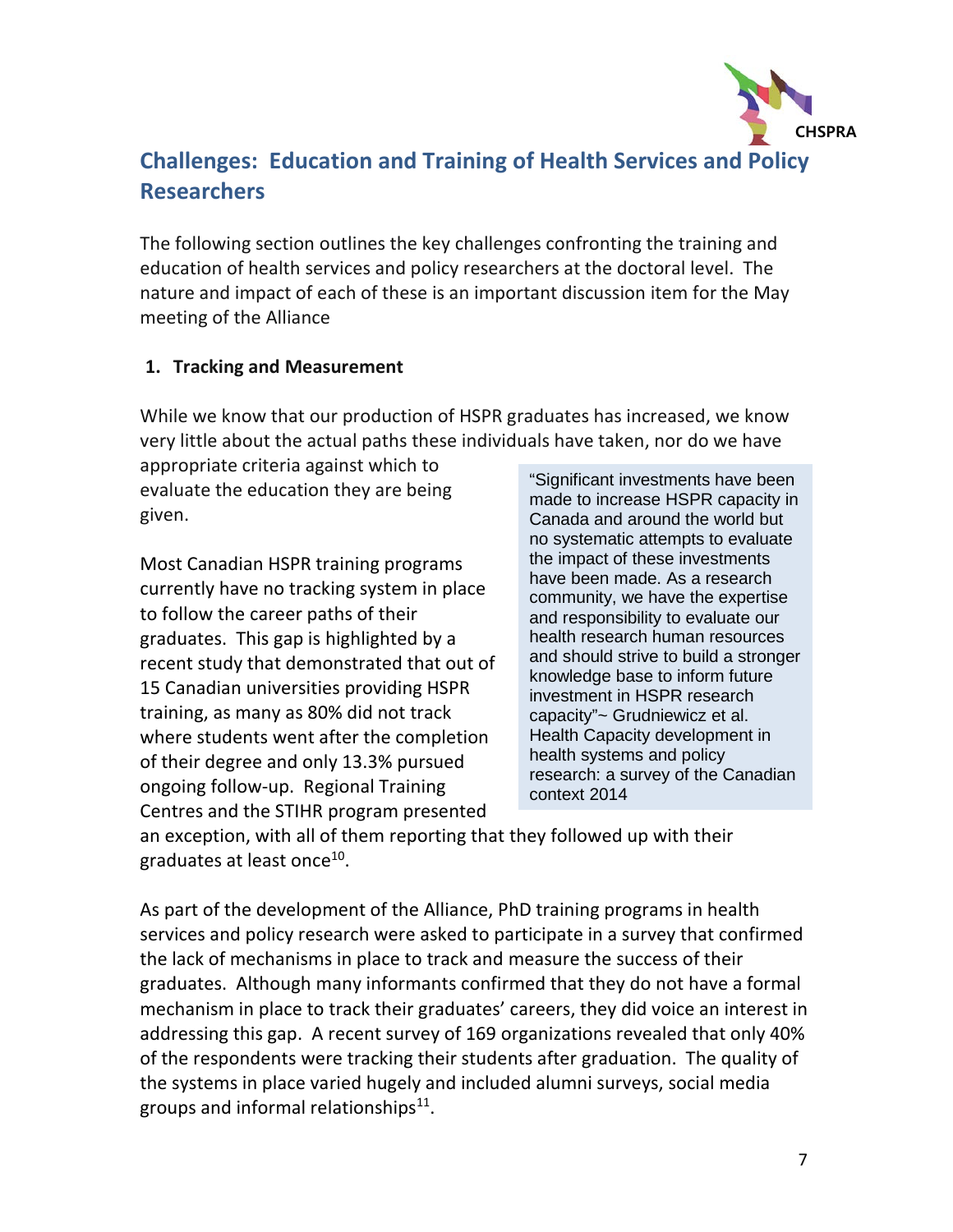

#### **2. Skills Training/ Retraining**

The lack of tracking following graduation shines a light on another issue-- the lack of alignment of the goals of our training programs with the needs and realities of the post-graduation job market.

While PhDs are arguably better prepared now than ever before, the relatively small job market for academic positions and the changing expectations of the nonacademic labour market suggests that there is an urgent need to rethink the way that PhD graduates are being educated and prepared. Universities have the responsibility to equip future health services and policy graduates with skills

"Quite frankly, our experiences with PhDs in HSPR have not been great. They know a lot about a little and have a hard time working laterally and within the health policy or health services space where their research applies"

~ Employer Informant

and knowledge that will allow them to contribute to the goals of both private and public employers. It is also important for universities and employers two spheres to better understand each other and the imperatives of their work environment in order to enhance collaboration and the ability for people to move between the Academy and health system organizations.

Although programs differ, training in all of them is largely focused on the development of a series of core competencies that have been designed to benefit the doctoral student in an academic career. The educational curriculum for PhD graduates in HSPR concentrates on deepening knowledge of the Canadian health system, evaluative sciences, health policy, health economics and health services management. These competencies are essential for an academic career, but may not be as appropriate – on their own – to the needs of the non-academic market. To achieve success in a non-academic environment students also need to develop skills in management, program evaluation, analysis of administrative data, writing short policy briefs, public presentation skills and teamwork. Additionally, while there has been a large increase in the number of HSPR graduates, a number of informants point to a shortage of graduate with health economics and policy evaluation skills.

The recently developed framework for core competencies of master's level students in HSPR identified attributes such as clear communication, critical thinking, problem solving and interdisciplinary work. By including the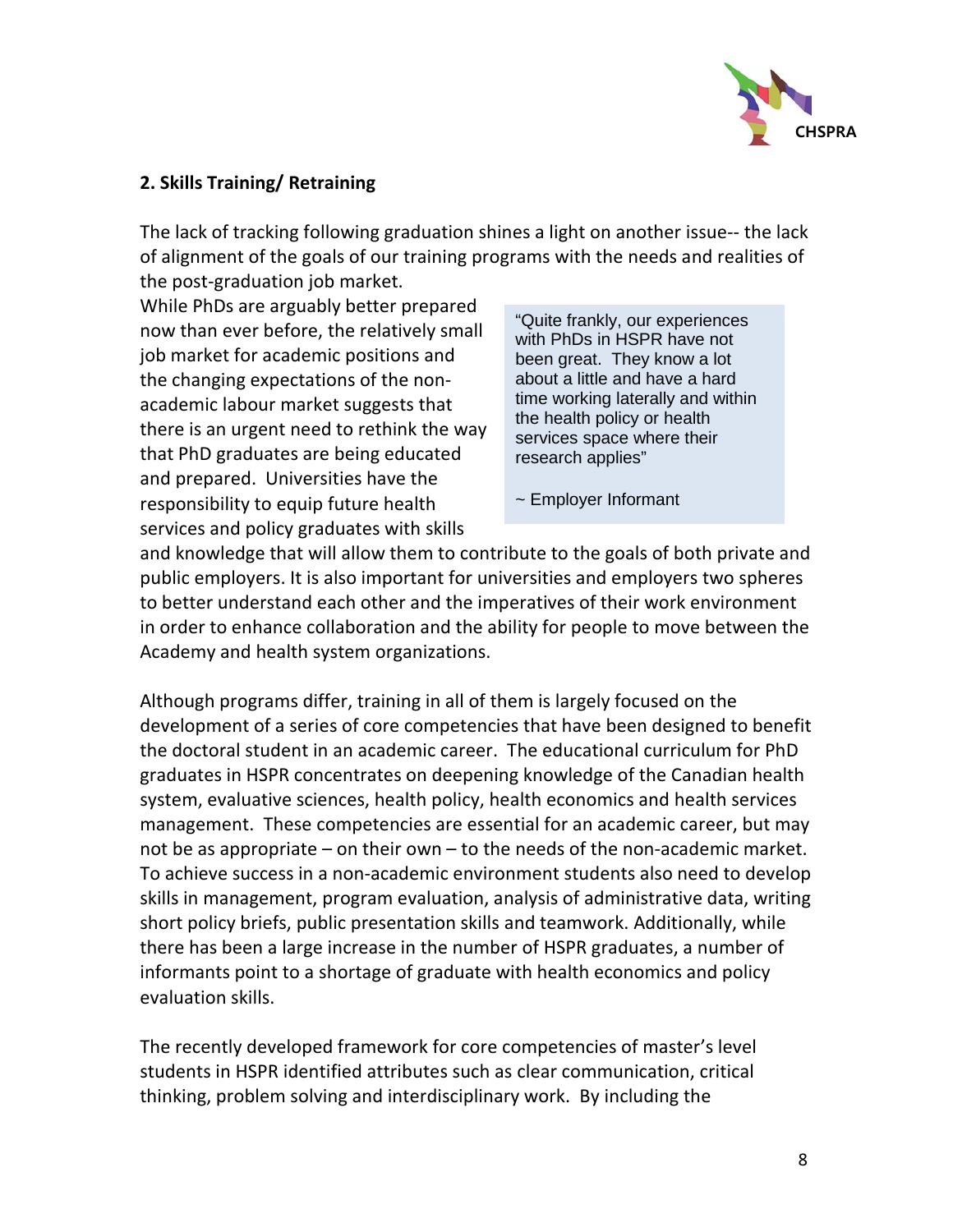

preferences of students, alumni and employers in the development of this framework, it was possible to get a comprehensive picture of what is expected from these students<sup>12</sup>. The employers who were consulted placed special emphasis on responsiveness and clear communication. The desire for research that focuses on current issues in the non-academic market (e.g., the use of big data) was also mentioned. The feedback we received from employers indicates that these competencies are seen as lacking in doctoral students as well.

These perceptions among employers could be the result of bad experiences or the lack of communication with graduate programs. It appears that opportunities need to be created in which the importance of employing an HSPR doctorate graduate can be demonstrated to market leaders in a clear way. It is essential to think about how the focus of current health services and policy research training can be aligned with the needs of the market.

#### **3. Career Paths**

Non-academic career paths exist for PhDs in health service and policy research. However, they are not well known, well developed or well supported. This needs to change.

The employment situation for doctoral graduate students of all kinds in Canada has deteriorated over the last few decades. The proportion of full-time tenure and tenure-track positions in the faculty complements of Canadian universities declined by 10% from 1981 to 2007. The prospects for young academics are even worse: in 2006/2007, only 12%

"The Academy should look at priority areas and skill sets most aligned to non-academic career paths for PhD trainees. In the system we need people who can do sophisticated economic analyses and those who have advanced data skills to deal with our "big data" questions. Ideally these people have both the technical skills and understand the nuances and how to operate in the health system"

~ Employer Informant

of full-time tenure-track positions were secured by individuals under the age of 35. [13](#page-15-1) Despite this, the enrolment in Ontario doctoral programs nearly doubled between 1999 and 2009<sup>14</sup>. A majority of doctoral students from the class of 2005 reported in the 2007 National Graduates Survey that they were planning to pursue an academic career<sup>13</sup>.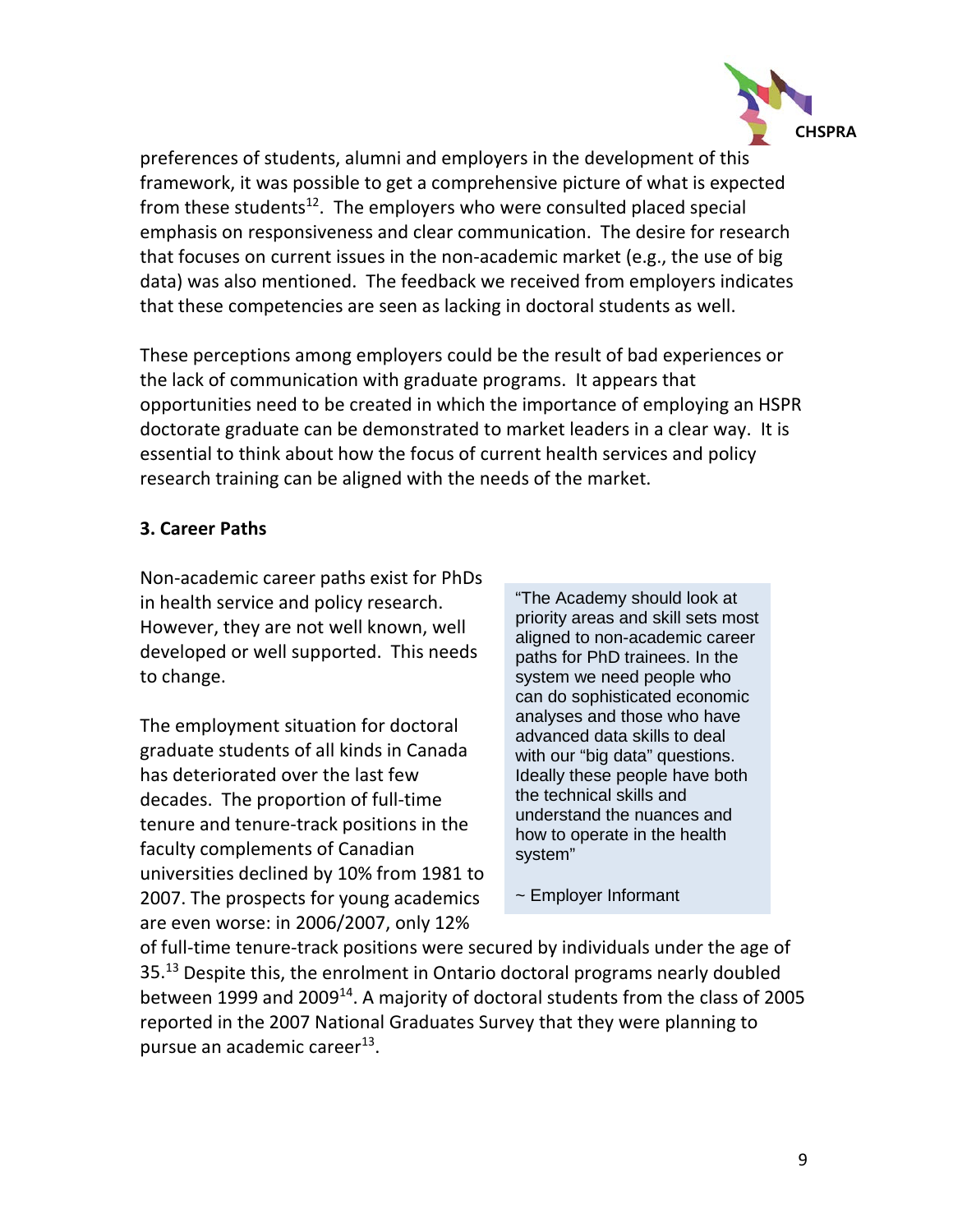

Current health services and policy research PhD graduates face both a low chance of securing an academic position and barriers to finding non-academic employment. Non-academic organisations may prefer individuals with a master's degree over a doctorate for a variety of reasons including their age and flexibility. An additional challenge for PhD graduates working in managerial positions is the so-called "analysis paralysis". While thoroughness and careful analysis are key competencies within the academic community these can be a hindrance in the non-academic workplace, where quick decisions are often required. At the same time, the return on investment for a PhD in HSPR does not seem overwhelming. In fact, 27% of the graduates from the class of 2005 in Ontario claimed that they would not need a doctoral degree for their current position.<sup>[13](#page-15-1)</sup>

In the light of the current opportunity mismatch for graduates, the program changes at CIHR, and the new opportunities presented by the SPOR networks, it is essential to offer innovative programs in policy-making and service delivery environments. However,

#### **4. Program Sustainability**

While many initiatives were launched over the last 15 years to support the development of health services and policy research, a multi-level program like

the Capacity for Applied and Developmental Research and Evaluation in Health Services and Nursing (CADRE) appears especially important. This program, a co-initiative of CIHR and CHSRF/CFHI with annual funding of approximately \$6.5 million, not only focused on the development of new capacity but also encouraged the collaboration between researchers and decision makers<sup>[7](#page-14-6)</sup>.

"The golden age of HSPR may be over. We need to look at the next wave of development with a critical eye and begin with the end in mind. SPOR may be our chance to do this right."

~ Consultation Informant

One component of this 10-year funding initiative was the creation of four Regional and one National Training Centres. These centres were set up to pursue the common mission of growing the HSPR community on a master's and doctoral level and to increase access to and use of research evidence in the decision making world<sup>[7](#page-14-6)</sup>. Each individual training centre was created as a multi-site establishment of at least two institutions. They had to fulfill some basic requirements that included knowledge transfer courses and structured engagement with decision makers<sup>[7](#page-14-6)</sup>. This mandatory linkage between researchers and decision makers made the program valuable to both parties. It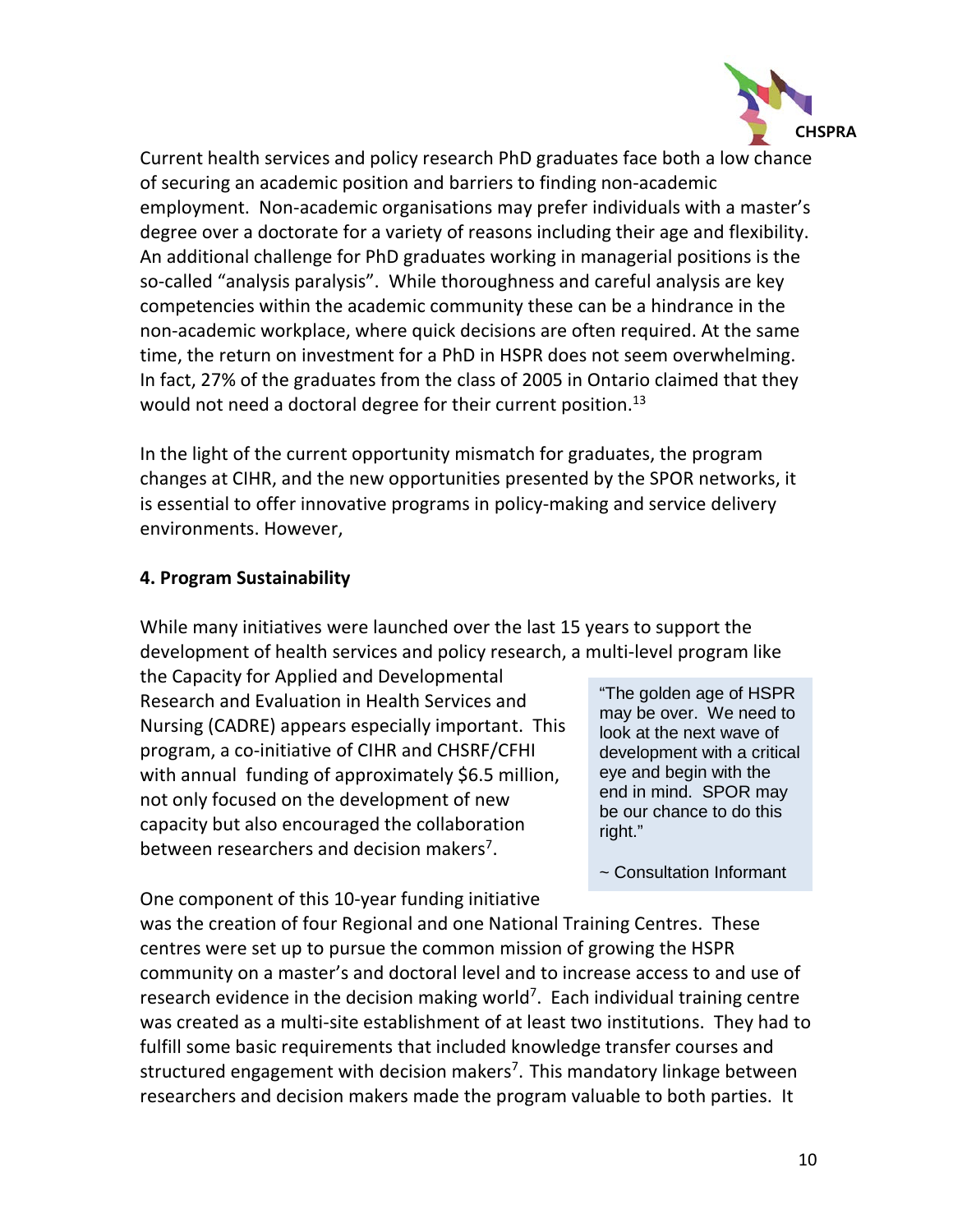

presented an opportunity for researchers to explore the labour market and establish valuable connections and for decision makers to experience the value of research evidence first hand<sup>[7](#page-14-6)</sup>.

While this program was regarded as successful and welcomed by decision makers, it was not renewed at the end of its funding period<sup>[6](#page-14-5)</sup>. The same can be said for other key programs such as Strategic Training Initiative in Health Research (STIHR) and the Partnership for Health Systems Improvement (PHSI). Despite largely positive evaluations, none have been effectively sustained even when they are demonstrated to be successful. Investments to build capacity need to have the end in mind and articulate and plan for sustainability and growth over time. Sustainability needs to be part of the plan for building capacity going forward.

# **Opportunities**

While graduate education is changing, it may not be changing fast enough to meet evolving needs. Students are demanding training and education that promises a return on investment. The challenges faced by by our HSPR doctoral students are not unique to Canada. The proportion of people with doctorates in all fields who get tenured academic positions has been dropping in the USA and in Europe, and industry has not fully absorbed the slack. [15](#page-15-3) Some universities are experimenting with PhD programs that better prepare graduate students for careers outside academia. Germany, as Europe's biggest producer of doctoral graduates, has been leading in this effort. It has been redesigning its doctoral programs over the past 20 years as a mechanism to better meet the needs of the market. This effort has resulted in doctoral degrees being marketed as advanced training for a wider workforce beyond academia.<sup>[15](#page-15-3)</sup> The "Workshop PhD" concept presents another possibility for students to prepare for a non-academic career. Students are required to develop four linked projects and carry out a teaching assignment within 5 years.<sup>[16](#page-15-4)</sup> This type of program contemplates a non-traditional dissertation, which may be better suited to preparing students for non-academic careers.

The literature and interviews with key informants point to several strategies to address vulnerabilities in the education system as well as to increase the potential for graduates to contribute directly to the health system. These options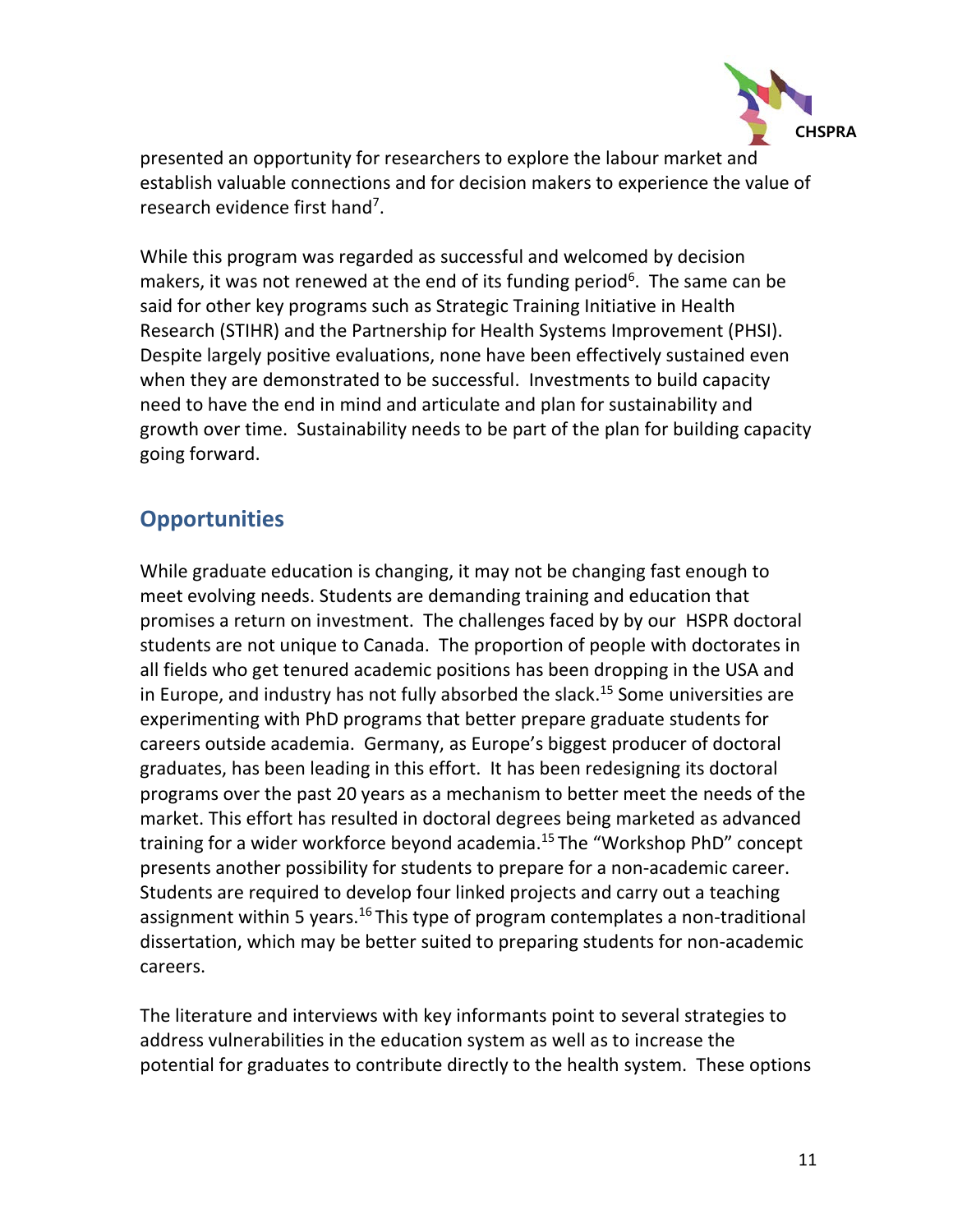

should be considered in reference to a set of assessment criteria. The following outlines possible criteria for assessment and several options for consideration.

| <b>Criteria</b> | <b>Description</b>                                                    |
|-----------------|-----------------------------------------------------------------------|
| High Impact     | Should be able to have significant influence on                       |
|                 | increasing/improving the training capacity in Canada                  |
| Scalable        | Should be able to scale across the country and be                     |
|                 | relevant in all jurisdictions to some degree                          |
| Flexible        | Able to accommodate different streams of students                     |
|                 | (some focused on early attainment of leadership                       |
|                 | positions, some focused on analytical excellence)                     |
| Feasible        | Realistic cost model in light of economic context                     |
|                 | No new ongoing money (only start-up costs) given the<br>$\bullet$     |
|                 | economy etc.                                                          |
| Conducive to    | Value in impact or economies of scale if approached as a<br>$\bullet$ |
| collaboration   | collective effort on a pan-Canadian basis.                            |
| model           |                                                                       |

### **Criteria to Assess Options for Alliance**

The following are options to consider.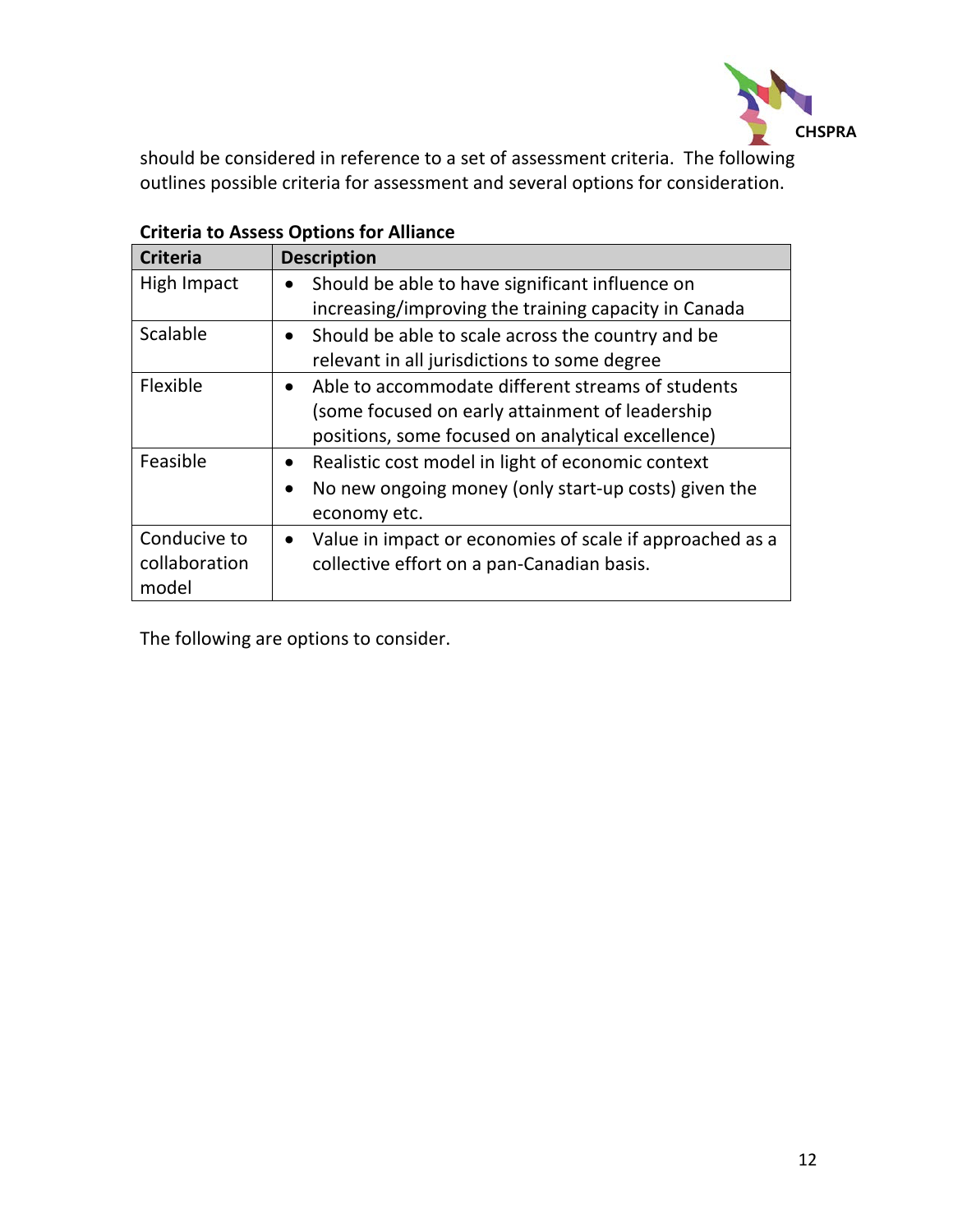## **Possible Options for Consideration**

| High/ good   | <b>Medium/ Moderate</b><br>Low/ poor                                                                                                                                                              |                                                                                                                                                                                                                                                                                                                                                          |        |              |             |      |               |
|--------------|---------------------------------------------------------------------------------------------------------------------------------------------------------------------------------------------------|----------------------------------------------------------------------------------------------------------------------------------------------------------------------------------------------------------------------------------------------------------------------------------------------------------------------------------------------------------|--------|--------------|-------------|------|---------------|
| <b>Focus</b> | <b>Option</b>                                                                                                                                                                                     | <b>Rationale</b>                                                                                                                                                                                                                                                                                                                                         | Impact | <b>Scale</b> | <b>Flex</b> | Feas | <b>Collab</b> |
| Supply -Side | Develop Monitoring and Evaluation<br>Infrastructure to track where graduates go<br>and how skills are applied and valued<br>following graduation                                                  | • Very difficult to assess issues and strategies<br>without data.<br>• Tracking could be part of continuation of asset<br>map.                                                                                                                                                                                                                           |        |              |             |      |               |
|              | Develop career development framework for<br>HSPR. Identify, clarify and expand on non-<br>academic career paths for PhD graduates                                                                 | $\bullet$<br>Schools must provide appropriate training,<br>mentoring, and information about career<br>opportunities outside academia (business,<br>government, non-profit sector) in addition to<br>those in academia.<br>Consider adding HSPR key "cannons" or<br>$\bullet$<br>theories all PhDs should know (eg Evans<br>Barer determinants of health) |        |              |             |      |               |
|              | New competitive grants program or doctoral<br>traineeship program                                                                                                                                 | <b>Traditional approach</b><br>$\bullet$                                                                                                                                                                                                                                                                                                                 |        |              |             |      |               |
|              | Develop updated competency model for PhD<br>programs - possibly based on "type" of<br>student or phenome (eg leader/ researcher<br>or highly analytic evaluator)                                  | $\bullet$<br>Trainees need more advanced skills in<br>specific areas to meet market need - eg add<br>managerial, policy, communications,<br>advanced math/ stats etc courses                                                                                                                                                                             |        |              |             |      |               |
|              | Modify training programs - minor<br>• Dedicated streams<br>Managerial and decision support streams<br>New sub programs focused on needs -<br>more training focused in economics and<br>"big data" | Improve quality to better meet demand by<br>$\bullet$<br>refining is good interim step                                                                                                                                                                                                                                                                   |        |              |             |      |               |
|              | Modify training programs - major<br>Professional degrees<br>• Joint degrees                                                                                                                       | More radical approach needed to address<br>$\bullet$<br>this issue and redesign and disruption is<br>required                                                                                                                                                                                                                                            |        |              |             |      |               |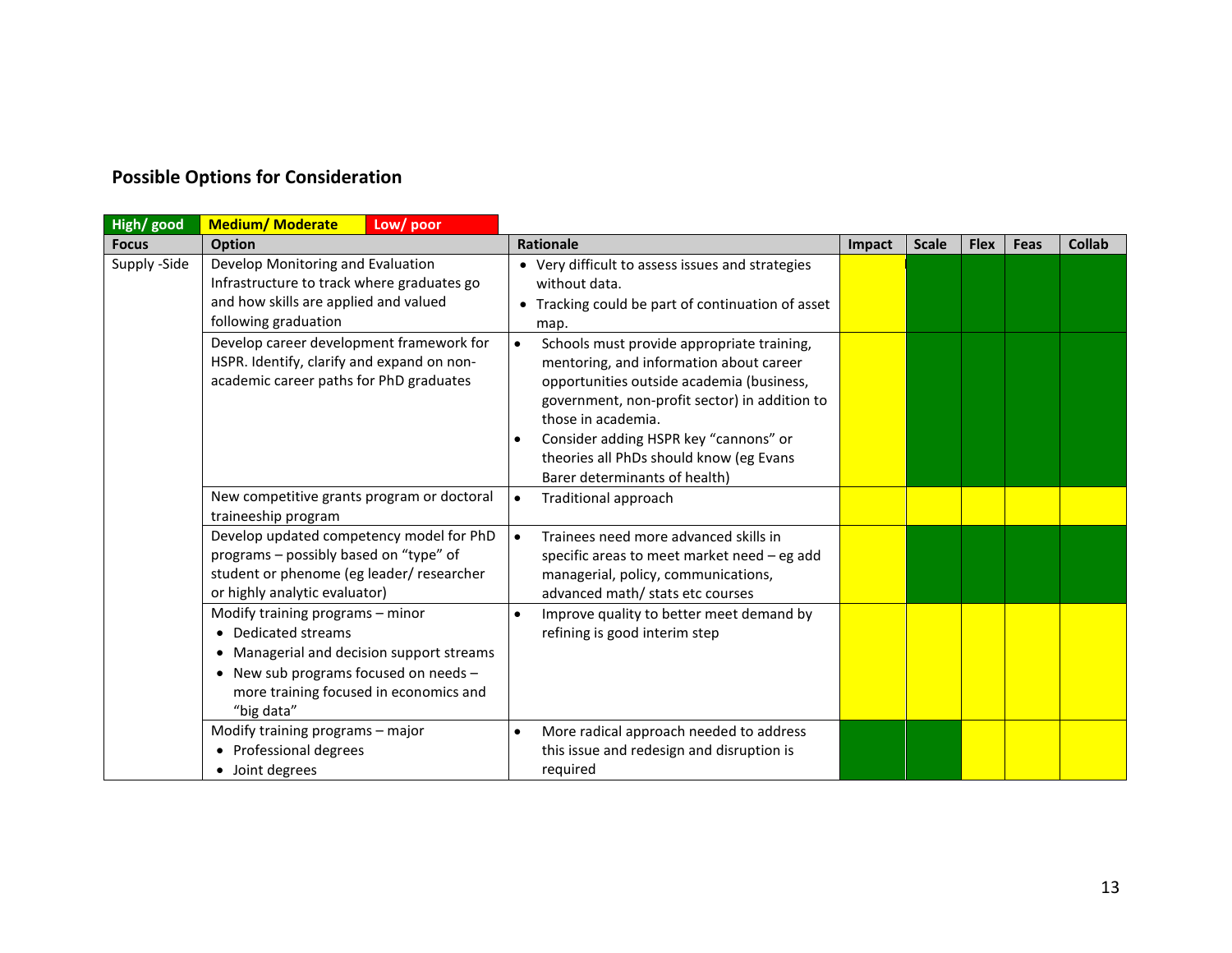

| High/ good        | <b>Medium/Moderate</b><br>Low/poor                                                                                                                                                                                                                                                                                                                                                                                                          |                                                                                                                                                                                                                                                                                                                                                                                                                       |               |              |             |      |               |
|-------------------|---------------------------------------------------------------------------------------------------------------------------------------------------------------------------------------------------------------------------------------------------------------------------------------------------------------------------------------------------------------------------------------------------------------------------------------------|-----------------------------------------------------------------------------------------------------------------------------------------------------------------------------------------------------------------------------------------------------------------------------------------------------------------------------------------------------------------------------------------------------------------------|---------------|--------------|-------------|------|---------------|
| <b>Focus</b>      | <b>Option</b>                                                                                                                                                                                                                                                                                                                                                                                                                               | <b>Rationale</b>                                                                                                                                                                                                                                                                                                                                                                                                      | <b>Impact</b> | <b>Scale</b> | <b>Flex</b> | Feas | <b>Collab</b> |
| Supply-<br>Demand | Define specific opportunities within the SPOR<br>networks to develop new approaches to<br>training or programs to develop non-<br>academic career paths for doctoral students.<br>The Embedded Clinician Researcher Award<br>proposed by IHSPR to enable innovation in<br>community-based primary care and hospital-<br>based care transitions - \$4M over 4 year<br>starting 2016/17; minimum of 13 awards<br>pending partner commitments. | Collective focus is here a good opportunity to<br>$\bullet$<br>maximize synergies with SPOR and support<br>broader Alliance agenda with co-funding.                                                                                                                                                                                                                                                                   |               |              |             |      |               |
| Demand<br>Side    | Build focused innovative partnership<br>programs with sustainability plan<br>e.g. internships, private and public sector<br>employers, business/ university partnerships<br>in the form of a fellowship program                                                                                                                                                                                                                             | Better align supply and demand<br>$\bullet$<br>Move to this approach in current or<br>other domains/ jurisdictions<br>Consider programs such as the MAGNET<br>$\bullet$<br>program in Israel - a cooperative<br>venture between industry and leading<br>academic scientific research in an area<br>of shared interest that provides the<br>basis for new advanced policies,<br>products and processes <sup>17</sup> . |               |              |             |      |               |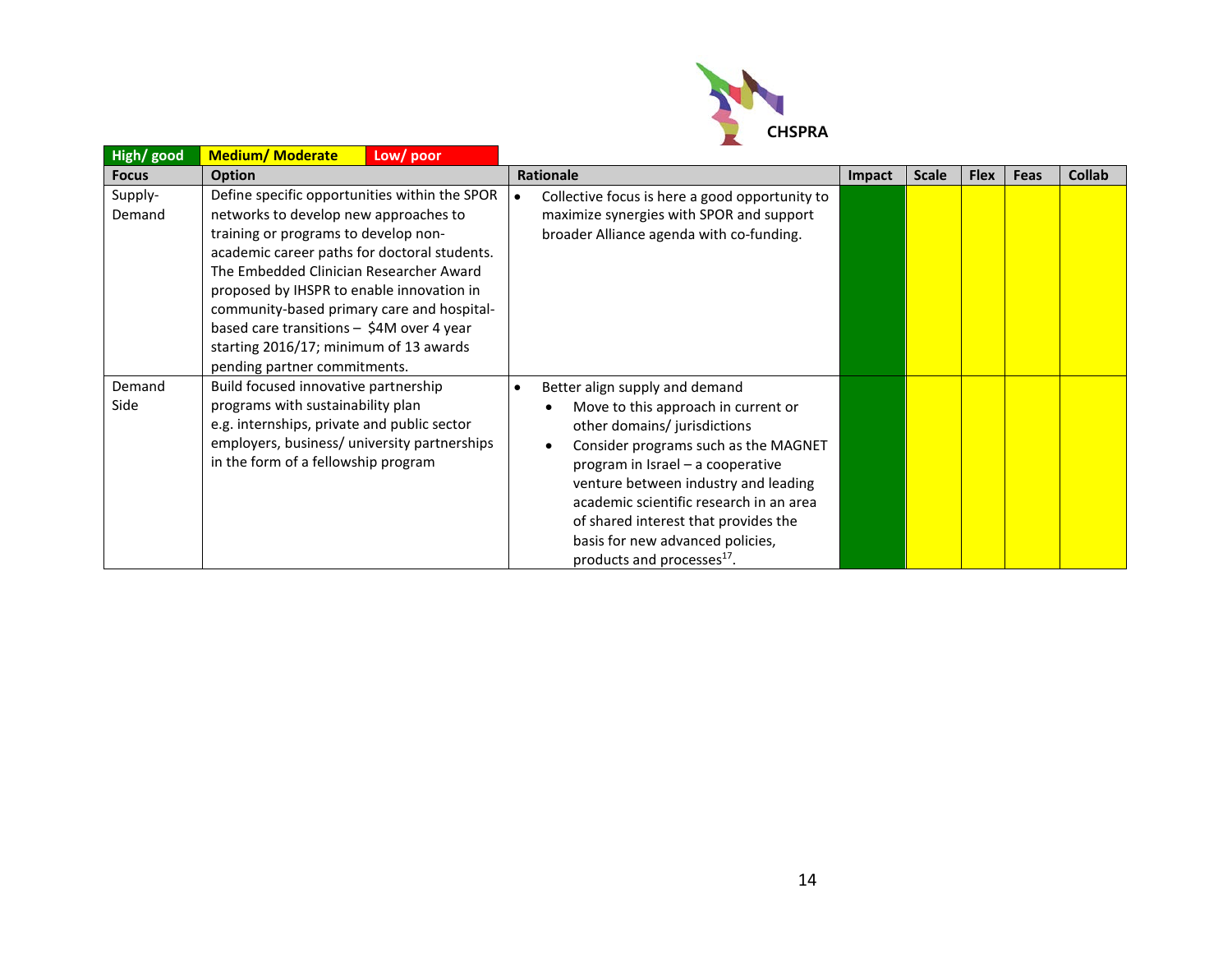# **References**

- <span id="page-14-0"></span>1. Terrence Sullivan & Associates. A pan-Canadian vision and strategy for health services and policy research. Phase 1: building the foundation [Internet]. Ottawa (ON): Canadian Institutes of Health Research; 2014 Jan [cited 2015 Mar]*.* Available from: <http://www.cihr-irsc.gc.ca/e/47946.html>
- <span id="page-14-1"></span>2. Ricketts TC. Preparing the health services research workforce. Health Serv Res [Internet]. 2009 Dec [cited 2015 Mar];44(6):2227–2241. Available from PMC: <http://www.ncbi.nlm.nih.gov/pmc/articles/PMC2796325/>
- <span id="page-14-2"></span>3. Institute for Health Services and Policy Research, ongoing work using CIHR application and peer review data (2003-2014)
- <span id="page-14-3"></span>4. Canadian Institutes of Health Research. Internal assessment for 2011 international review - CIHR Institute of Health Services and Policy Research [Internet]. Ottawa (ON): CIHR; [date unknown] [modified Aug 2011; cited 2015 Mar]. Available from: <http://www.cihr-irsc.gc.ca/e/43578.html#d1>
- <span id="page-14-4"></span>5. Evaluation of the CFHI/CIHR Capacity for Applied and Developmental Research and Evaluation in Health Services and Nursing (CADRE) program. Ottawa (ON): Canadian Foundation for Healthcare Improvement; 2012 Oct.
- <span id="page-14-5"></span>6. Institute on Governance. Health services and policy research capacity building in Canada [Internet]. Toronto (ON): IOG; 2010 Jul [cited 2015 Mar]. Available from: [http://iog.ca/wp-content/uploads/2012/12/2010\\_July\\_IHSPR-Capacity-Building-](http://iog.ca/wp-content/uploads/2012/12/2010_July_IHSPR-Capacity-Building-Report.pdf)[Report.pdf](http://iog.ca/wp-content/uploads/2012/12/2010_July_IHSPR-Capacity-Building-Report.pdf)
- <span id="page-14-6"></span>7. Conrad P. To boldly go: a partnership enterprise to produce applied health and nursing services researchers in Canada. Healthc Policy [Internet]. 2008 May [cited 2015 Mar];3(Special Issue):13-30. Available from: <http://www.ncbi.nlm.nih.gov/pmc/articles/PMC2645186/>
- <span id="page-14-7"></span>8. Canadian Institutes of Health Research [Internet]. Ottawa (ON): CIHR. STIHR funded programs; [date unknown] [modified 2014 Oct; cited 2015 Mar]. [http://www.cihr](http://www.cihr-irsc.gc.ca/e/25171.html)[irsc.gc.ca/e/25171.html](http://www.cihr-irsc.gc.ca/e/25171.html)
- <span id="page-14-8"></span>9. Canadian Institutes of Health Research. Strategic Training Initiative in Health Research (STIHR): final evaluation report [Internet]. Ottawa (ON): CIHR; 2008 Aug [cited 2015 Mar]. Available from:<http://www.cihr-irsc.gc.ca/e/37630.html>
- <span id="page-14-9"></span>10. Grudniewicz et al. Capacity development in health systems and policy research: a survey of the Canadian context. *Health Research Policy and Systems* 2014 12:9.
- <span id="page-14-10"></span>11. Tancred T, Schleiff M, Peters DH, Balabanova D. Global mapping of health policy and system research [Internet]. [place unknown]: Alliance for Health Policy and System Research; 2015 Feb [cited 2015 Mar]. Available from: [http://www.healthsystemsglobal.org/Portals/0/files/Blog%20attachments/Global%2](http://www.healthsystemsglobal.org/Portals/0/files/Blog%20attachments/Global%20Mapping%20of%20Health%20Policy%20and%20Systems%20Research%20Training.compressed.pdf) [0Mapping%20of%20Health%20Policy%20and%20Systems%20Research%20Training.](http://www.healthsystemsglobal.org/Portals/0/files/Blog%20attachments/Global%20Mapping%20of%20Health%20Policy%20and%20Systems%20Research%20Training.compressed.pdf) [compressed.pdf](http://www.healthsystemsglobal.org/Portals/0/files/Blog%20attachments/Global%20Mapping%20of%20Health%20Policy%20and%20Systems%20Research%20Training.compressed.pdf)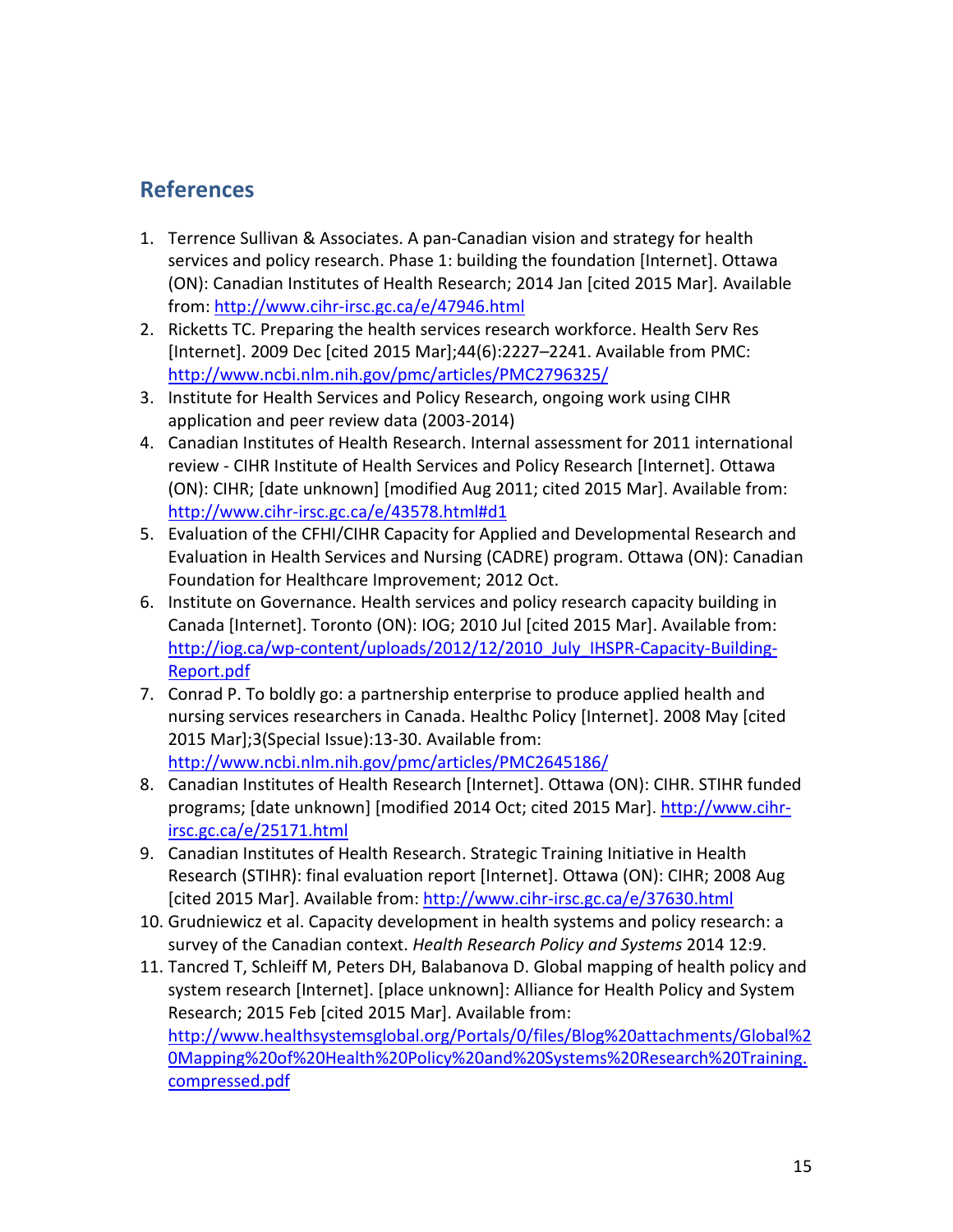

- <span id="page-15-0"></span>12. Morgan S, Orr K, Mah C. Graduate attributes for master's programs in health services and policy research: results of a national consultation. Healthcare Policy [Internet]. 2010 Aug [cited 2015 Mar];6(1):64-86. Available from PubMed: <http://www.ncbi.nlm.nih.gov/pubmed/21804839>
- <span id="page-15-5"></span><span id="page-15-1"></span>13. Desjardins L. Profile and labour market outcomes of doctoral graduates from Ontario universities [Internet]. Ottawa (ON): Statistic Canada; 2012 [cited 2015 Mar]. Available from: [http://www.heqco.ca/SiteCollectionDocuments/LabourMarketOutcomesDoctoral\\_E](http://www.heqco.ca/SiteCollectionDocuments/LabourMarketOutcomesDoctoral_ENG.pdf)

[NG.pdf](http://www.heqco.ca/SiteCollectionDocuments/LabourMarketOutcomesDoctoral_ENG.pdf)

- <span id="page-15-2"></span>14. Maldonado, V., Wiggers, R., & Arnold, C. (2013). So You Want to Earn a PhD? The Attraction, Realities, and Outcomes of Pursuing a Doctorate. Toronto: Higher Education Quality Council of Ontario
- <span id="page-15-3"></span>15. Cyranoski D, Gilbert N, Ledford H, Nayar A, Yahia M. The PhD factory. Nature [Internet]. 2011 Apr [cited 2015 Mar];472(7343):276-279. Available from: <http://www.ncbi.nlm.nih.gov/pubmed/21512548>
- <span id="page-15-4"></span>16. *White Paper on the Future of the PhD in the Humanities*. Institute for the Public Life of Arts and Ideas, Mc Gill University. December 2013.
- 17. [http://www.moital.gov.il/NR/exeres/111E3D45-56E4-4752-BD27-](http://www.moital.gov.il/NR/exeres/111E3D45-56E4-4752-BD27-F544B171B19A.htm) [F544B171B19A.htm](http://www.moital.gov.il/NR/exeres/111E3D45-56E4-4752-BD27-F544B171B19A.htm)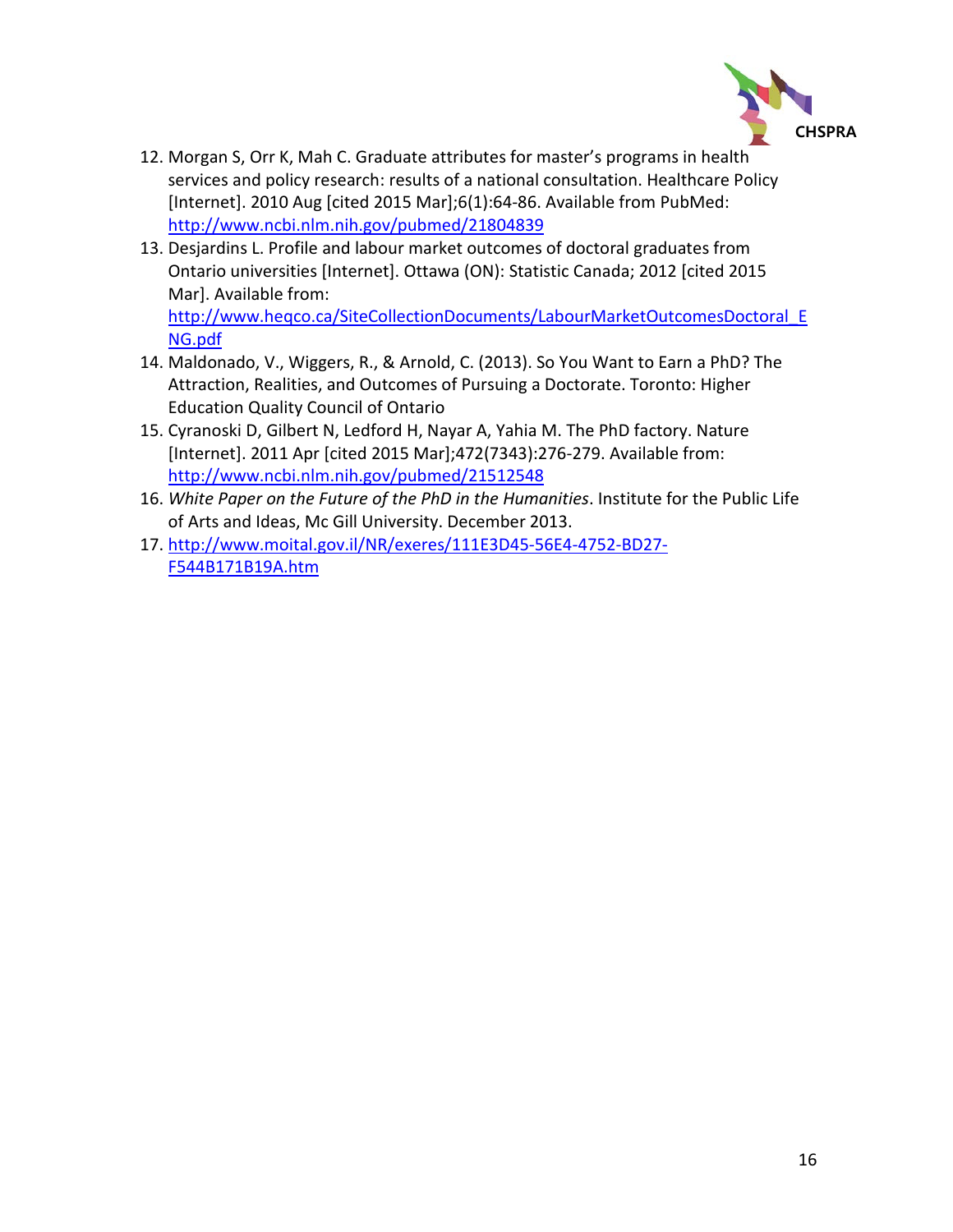

# **Appendix A: Canadian Health Services and Policy Research Alliance – Training Working Group Terms of Reference**

*Co- Chairs: Dr. Stephen Bornstein and Dr. Steini Brown* 

| <b>Terms of Reference</b>                                                                                                                                                                                                                                                                                                 | <b>Deliverables to Produce</b>                                                                                                                                                                                                                                                                                                                                                                                                                                                                                                                                                                                    |
|---------------------------------------------------------------------------------------------------------------------------------------------------------------------------------------------------------------------------------------------------------------------------------------------------------------------------|-------------------------------------------------------------------------------------------------------------------------------------------------------------------------------------------------------------------------------------------------------------------------------------------------------------------------------------------------------------------------------------------------------------------------------------------------------------------------------------------------------------------------------------------------------------------------------------------------------------------|
| To identify training and career<br>pathways for researchers trained in<br>pillar 3 and pillar 4 disciplines and<br>areas wishing to work $-$ at least for<br>a portion of their career - in non-<br>academic environments such as<br>government, non-governmental<br>organizations, healthcare providers,<br>and industry | Baseline foundational picture of workforce<br>$\bullet$<br>location and careers today (what is the<br>current capacity? where do people go?<br>where are they finding work?)<br>Needs assessment of HSPR network (e.g.<br>end users, Quality Council, ministries, non-<br>profit sector, Govt. depts., conference<br>board, consulting firms)<br>Outline of career roles and associated career<br>$\bullet$<br>pathways aligned with training and<br>education supports<br>Recommended required processes to<br>support ongoing assessment/ visibility of<br>features and location of HSPR workforce in<br>Canada |
| To provide recommendations on the<br>elements that should be included in<br>the research-oriented (MSc and<br>PhD) graduate training programs for<br>people considering these innovative<br>career paths.                                                                                                                 | Competencies/ Curriculum elements and<br>$\bullet$<br>requirements for MSc and PhD programs in<br><b>HSPR</b>                                                                                                                                                                                                                                                                                                                                                                                                                                                                                                     |
| To provide recommendations on the<br>approach for building these skills<br>within the current research<br>community as part of their research<br>training or as mid-career training to<br>play these new types of roles                                                                                                   | Elements and vehicles for mid-career<br>$\bullet$<br>training and development                                                                                                                                                                                                                                                                                                                                                                                                                                                                                                                                     |
| To outline investments that should<br>be made on funding for the<br>advancement of the training agenda                                                                                                                                                                                                                    | Desire to identify funding opportunities in<br>$\bullet$<br>draft by May and final outline no later than<br>September for funding in 2016                                                                                                                                                                                                                                                                                                                                                                                                                                                                         |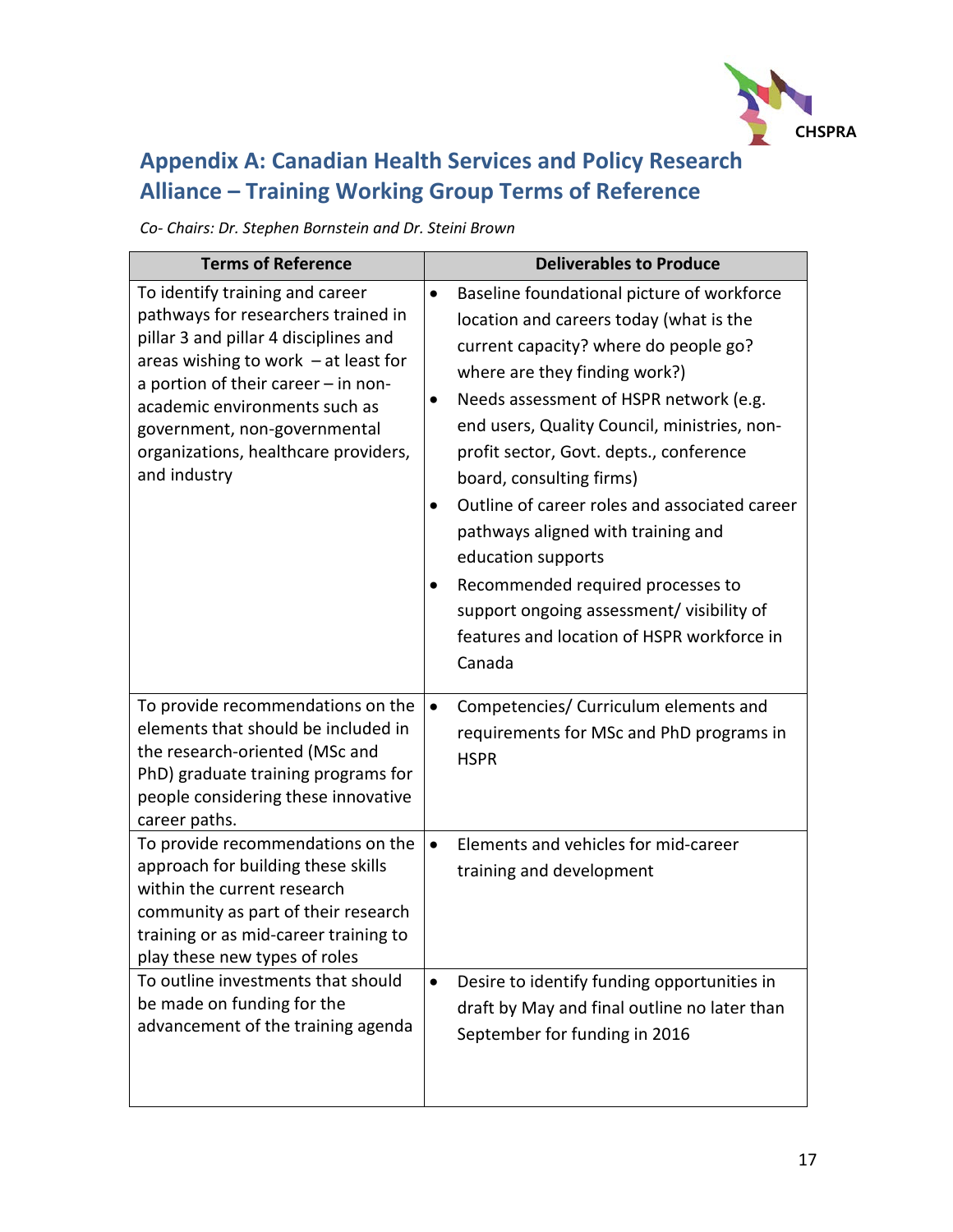# **Appendix B: Annotated Bibliography**

| <b>Documents</b>                                                                                                                                                                                                                                                                                                                                                                                                       | <b>Key Findings</b>                                                                                                                                                                                                                                                                                                                                                                                                                                                                                                                                                                                                                                                                                                                                                                                                                                            |
|------------------------------------------------------------------------------------------------------------------------------------------------------------------------------------------------------------------------------------------------------------------------------------------------------------------------------------------------------------------------------------------------------------------------|----------------------------------------------------------------------------------------------------------------------------------------------------------------------------------------------------------------------------------------------------------------------------------------------------------------------------------------------------------------------------------------------------------------------------------------------------------------------------------------------------------------------------------------------------------------------------------------------------------------------------------------------------------------------------------------------------------------------------------------------------------------------------------------------------------------------------------------------------------------|
| Tancred T, Schleiff M, Peters DH,<br>Balabanova D. Global mapping of health<br>policy and system research. [place<br>unknown]: Alliance for Health Policy and<br>System Research; 2015 Feb [cited 2015<br>Mar]. Available from:<br>http://www.healthsystemsglobal.org/Port<br>als/0/files/Blog%20attachments/Global%<br>20Mapping%20of%20Health%20Policy%2<br>0and%20Systems%20Research%20Trainin<br>g.compressed.pdf) | Survey in 2014: 169 orgs; 59 countries; 112 respondents (all levels of HSR<br>$\bullet$<br>education)<br>1. Post-training follow-up of students: only 40% of respondents reported<br>following up with students after graduation; 20% did not know if there<br>was a follow-up; 40% reported no follow-up<br>2. Follow-up systems include: surveys/alumni surveys (~29%); alumni<br>$\bullet$<br>network/membership (~14%), social media groups, informal<br>relationships/contact; student conferences; follow-up emails;<br>collaborations on research; mentorship networks; alumni website<br>3. Opportunities for expanding HPSR: "creating a mentorship database" -<br>$\bullet$<br>students linked to mentors<br>Key informants show interest in more follow-up but not feasible<br>$\bullet$<br>(institutional level barriers, lack of time, resources) |
| Ricketts TC. Preparing the health services<br>research workforce. Health Serv Res<br>[Internet]. 2009 Dec [cited 2015<br>Mar];44(6):2227-2241. Available from<br>PMC:<br>http://www.ncbi.nlm.nih.gov/pmc/article<br>s/PMC2796325/<br>Council of Graduate Schools and                                                                                                                                                   | In 2007 AcademyHealthy records showed 124 HSR programs (Master,<br>$\bullet$<br>doctoral, Post-doc) within Canada and the US<br>The 124 programs produced an estimated 150-300 doctoral students a<br>$\bullet$<br>year                                                                                                                                                                                                                                                                                                                                                                                                                                                                                                                                                                                                                                        |
| <b>Educational Testing Service. The Path</b><br>Forward: The Future of Graduate                                                                                                                                                                                                                                                                                                                                        | Increase of non-tenured and adjunct faculty<br>$\bullet$<br>Many doctoral graduates look for options outside of academia                                                                                                                                                                                                                                                                                                                                                                                                                                                                                                                                                                                                                                                                                                                                       |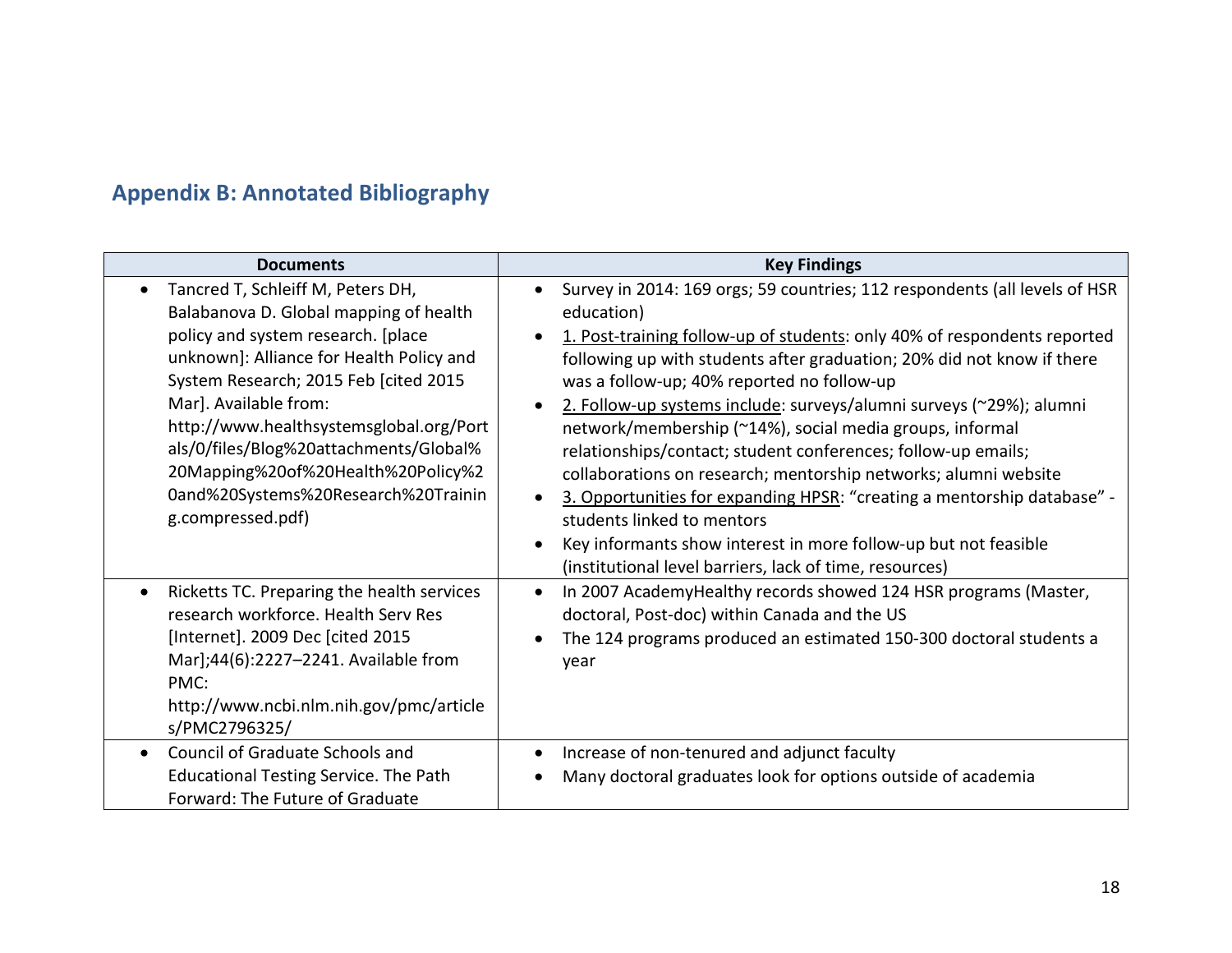

| <b>Documents</b>                                                                                                                                                                                                                                                                                               | <b>Key Findings</b>                                                                                                                                                                                                                                                                                                                                                                                                                                                                                                                                                                                                                                                                                              |
|----------------------------------------------------------------------------------------------------------------------------------------------------------------------------------------------------------------------------------------------------------------------------------------------------------------|------------------------------------------------------------------------------------------------------------------------------------------------------------------------------------------------------------------------------------------------------------------------------------------------------------------------------------------------------------------------------------------------------------------------------------------------------------------------------------------------------------------------------------------------------------------------------------------------------------------------------------------------------------------------------------------------------------------|
| Education in the United States [Internet].<br>Princeton (NJ): Commission on the Future<br>of Graduate Education in the United<br>States; 2010 [cited 2015 Mar]. Available<br>from:<br>http://www.fgereport.org/rsc/pdf/CFGE<br>report.pdf                                                                      | Recommendations at the university level include:<br>$\bullet$<br>Information, training and mentoring about other career trajectories<br>Professional development included in doctoral programs<br>Recommendations at the employer level:<br>$\bullet$<br>Partnerships between business and universities e.g. internships,<br>work-study opportunities                                                                                                                                                                                                                                                                                                                                                            |
| The future of interdisciplinary doctoral<br>$\bullet$<br>education at Washington State University<br>[Internet]. Washington: Washington State<br>University; 2008 Feb [cited 2015 Mar].<br>Available from:<br>http://svr.gradschool.wsu.edu/Document<br>s/PDF/InterdisciplinaryDoctoralEducation<br>Final2.pdf | Task force on interdisciplinary doctoral education in 2007<br>Interdisciplinary doctorate to respond to changing requirements<br>including flexibility and the ability to communicate at all levels<br>Graduate students are interested in careers outside of academia<br>$\bullet$<br>Government and private sector careers are not "second class" anymore<br>٠<br>Experience that is relevant to academic and non-academic careers is<br>$\bullet$<br>important (e.g. mentoring, internship)                                                                                                                                                                                                                   |
| Grudniewicz et al. Capacity development<br>in health systems and policy research: a<br>survey of the Canadian context. Health<br>Research Policy and Systems 2014 12:9.                                                                                                                                        | Investments in capacity building of HSPR in Canada: CADRE -> supported<br>$\bullet$<br>the 5 Regional Training Centres (RTCs); STIHR; CIHR's Institute for Health<br>Services and Policy Research<br>They collected data from CIHR, CAHSPR and a survey of Canadian<br>$\bullet$<br>universities offering HSPR training<br>Results:<br>$\bullet$<br>CIHR collected data on grants to doctoral research award holders<br>30% receive grants and presumably work in academia<br>71.4% among post-doctoral research award holders<br>Survey results (Universities n=15; RTCs/STIHR n=7)<br>$\bullet$<br>University programs: 80% do not track their students; 6.7% one-time<br>collection; 13.3% ongoing follow-up; |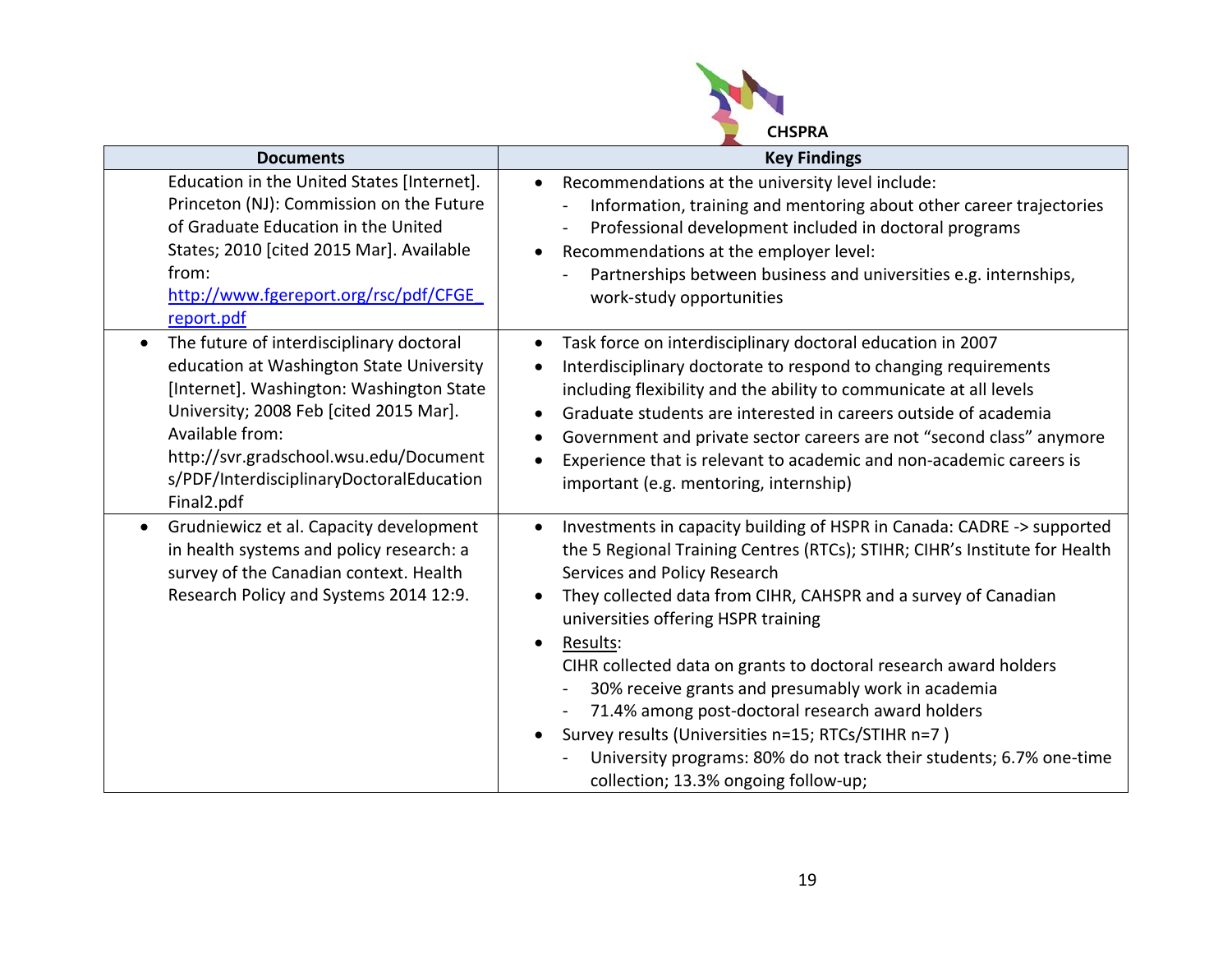

| <b>Documents</b>                                                                                                                                                                                                                                                                                                                     | <b>Key Findings</b>                                                                                                                                                                                                                                                                                                                                                                                                                                                                                                                                                                    |
|--------------------------------------------------------------------------------------------------------------------------------------------------------------------------------------------------------------------------------------------------------------------------------------------------------------------------------------|----------------------------------------------------------------------------------------------------------------------------------------------------------------------------------------------------------------------------------------------------------------------------------------------------------------------------------------------------------------------------------------------------------------------------------------------------------------------------------------------------------------------------------------------------------------------------------------|
|                                                                                                                                                                                                                                                                                                                                      | All RTC/STIHR programs track either one-time or ongoing follow up                                                                                                                                                                                                                                                                                                                                                                                                                                                                                                                      |
| Institute on Governance. Health services<br>and policy research capacity building in<br>Canada [Internet]. Toronto (ON): IOG;<br>2010 Jul [cited 2015 Mar]. Available from:<br>http://iog.ca/wp-<br>content/uploads/2012/12/2010_July_IHS<br>PR-Capacity-Building-Report.pdf                                                         | Capacity building in Canada: CADRE, EXTRA, STIHR, IHSPR-IPPH<br>$\bullet$<br>Australia: Primary Health Care Research, Evaluation and Development<br>$\bullet$<br>(PHCRED) - Research links between universities and primary care service<br>providers<br>$CADER - 2000$<br>$\bullet$<br>RTC success factors included: long-term funding; support from provincial<br>$\bullet$<br>governments and other funders; providing administrative support to<br>researchers;<br>RTCs dependent on funding<br>$\bullet$                                                                          |
| Terrence Sullivan & Associates. A pan-<br>$\bullet$<br>Canadian vision and strategy for health<br>services and policy research. Phase 1:<br>Building the foundation [Internet].<br>Ottawa (ON): Canadian Institutes of<br>Health Research; 2014 Jan [cited 2015<br>Mar]. Available from: http://www.cihr-<br>irsc.gc.ca/e/47946.html | Important developments: Canadian Health Services and Research<br>$\bullet$<br>Foundation (CHSRF/CFHI), CIHR and IHSPR; Programs like: CADRE; DSEN;<br>Evidence on Tap and Best Brains Exchanges; Partnerships for Health<br>System Improvements (PHSI)<br>Investment in HSPR between April 2007 and March 2012 ≈ \$770 million;<br>$\bullet$<br>Largely funded by CIHR, MOHLTC and FRQS<br>Education investments: CADRE, STIHR, CAHSPR<br>5.7% of the total investment was allocated to training awards (masters<br>$\bullet$<br>awards: 0.8% doctoral awards: 2.3% fellowships: 2.1%) |
| Morgan S, Orr K, Mah C. Graduate<br>attributes for master's programs in health<br>services and policy research: results of a<br>national consultation. Healthc Policy<br>[Internet]. 2010 Aug [cited 2015<br>Mar];6(1):64-86. Available from PubMed:<br>http://www.ncbi.nlm.nih.gov/pubmed/21<br>804839                              | Framework of competencies for HSPR Master's students.<br>$\bullet$<br>69% of key informants suggested more student interaction with the<br>$\bullet$<br>healthcare system<br>Framework:<br>$\bullet$<br>Foundational attributes of a lifelong learning: clear communicator,<br>critical thinker, problem-solver, ethical and socially responsible,<br>interdisciplinary, effective worker<br>Breadth and depth of knowledge related to health and healthcare                                                                                                                           |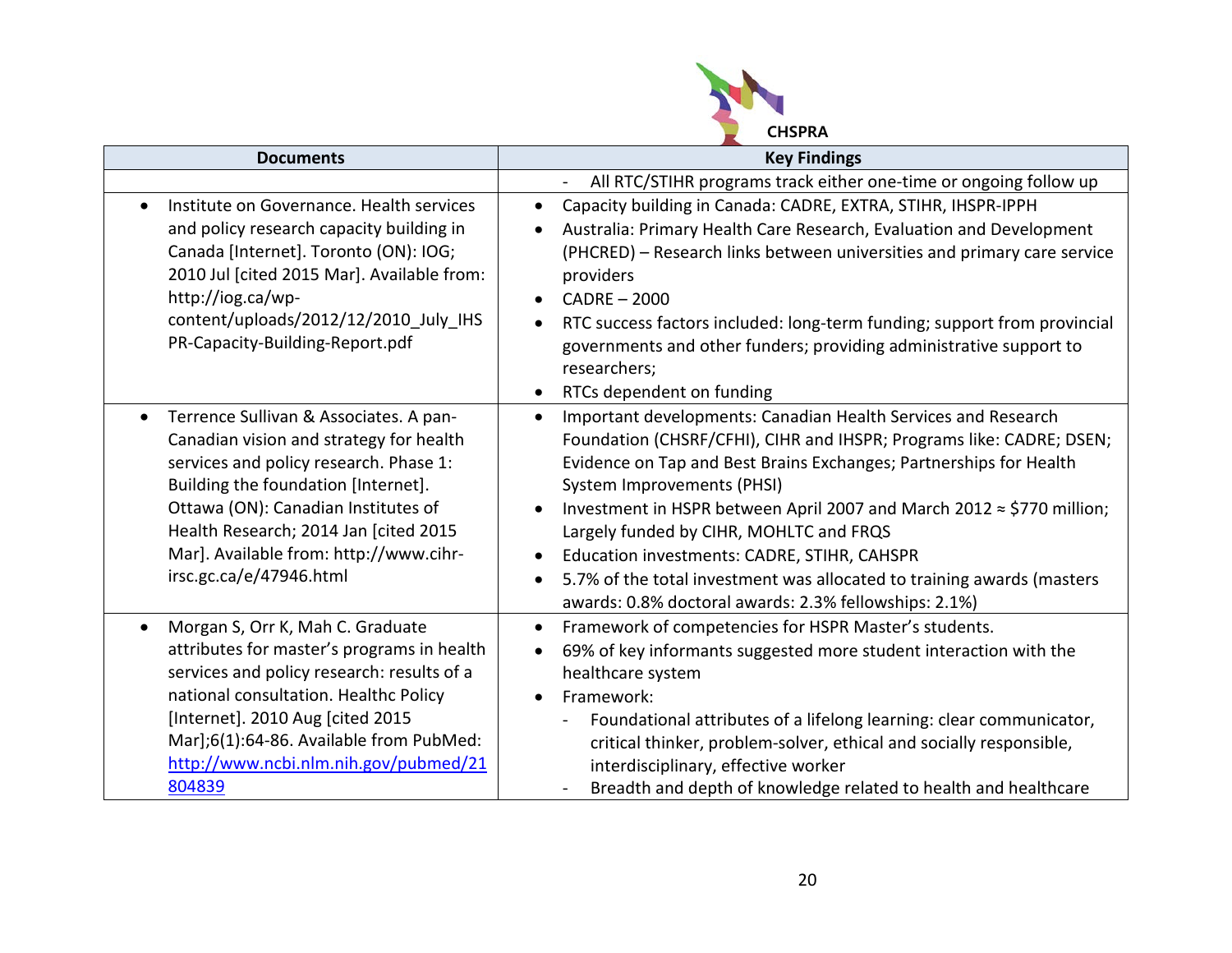

| <b>Documents</b>                                                                                                                                                                                                                                        | <b>Key Findings</b>                                                                                                                                                                                                                                                                                                                                                                                                                                                                                                                                                                                                       |
|---------------------------------------------------------------------------------------------------------------------------------------------------------------------------------------------------------------------------------------------------------|---------------------------------------------------------------------------------------------------------------------------------------------------------------------------------------------------------------------------------------------------------------------------------------------------------------------------------------------------------------------------------------------------------------------------------------------------------------------------------------------------------------------------------------------------------------------------------------------------------------------------|
|                                                                                                                                                                                                                                                         | system: disciplinary depth, health systems, determinants of health,<br>health research methods, health economic theory, evaluation,<br>organizational theory<br>Application of knowledge for Health System Improvement: health<br>systems insight and acumen, HSPR knowledge exchange, HSPR<br>evidence synthesis, HSPR evidence creation, HSPR policy insight,<br>HSPR methodology, HSPR theory                                                                                                                                                                                                                          |
| DrPH for the 21st century [Internet].<br>Washington: Association of Schools and<br>Programs of Public Health; 2014 Nov<br>[cited 2015 Mar]. Available from:<br>http://www.aspph.org/wp-<br>content/uploads/2014/06/DrPH-<br>Report 2014-11-05 FINAL.pdf | "Framing the Future Task Force" formed by ASPPH<br>In 2014 the Doctor of Public Health (DrPH) Expert Panel was formed<br>Key components:<br>Teaching training (educational methods, content and strategies)<br>Preparation of students for interdisciplinary roles<br>$\bullet$<br>Mandatory practice experience to work in partnership with senior<br>$\bullet$<br>practitioners and researchers<br>Ability to communicate across all levels<br>$\bullet$                                                                                                                                                                |
| White Paper on the Future of the PhD in<br>$\bullet$<br>the Humanities. Institute for the Public<br>Life of Arts and Ideas, Mc Gill University.<br>December 2013.                                                                                       | Focus of PhD programs on collaborative and interdisciplinary research<br>$\bullet$<br>2 kinds of PhDs: 1. Workshop PhD 2. PhD in Applied Humanities<br>86% of students starting a doctoral program (Humanities) want to pursue<br>$\bullet$<br>an academic career - 20%-30% actually do.<br>Workshop PhD : 4 linked projects; maximum 5 years; supervised teaching<br>assignment<br>PhD in Applied Humanities: 4 year program; internship; teaching<br>$\bullet$<br>assignment<br>Recommendations:<br>$\bullet$<br>Mentorship for non-academic careers<br>Replace PhD dissertation with projects<br>PhD program 4-5 years |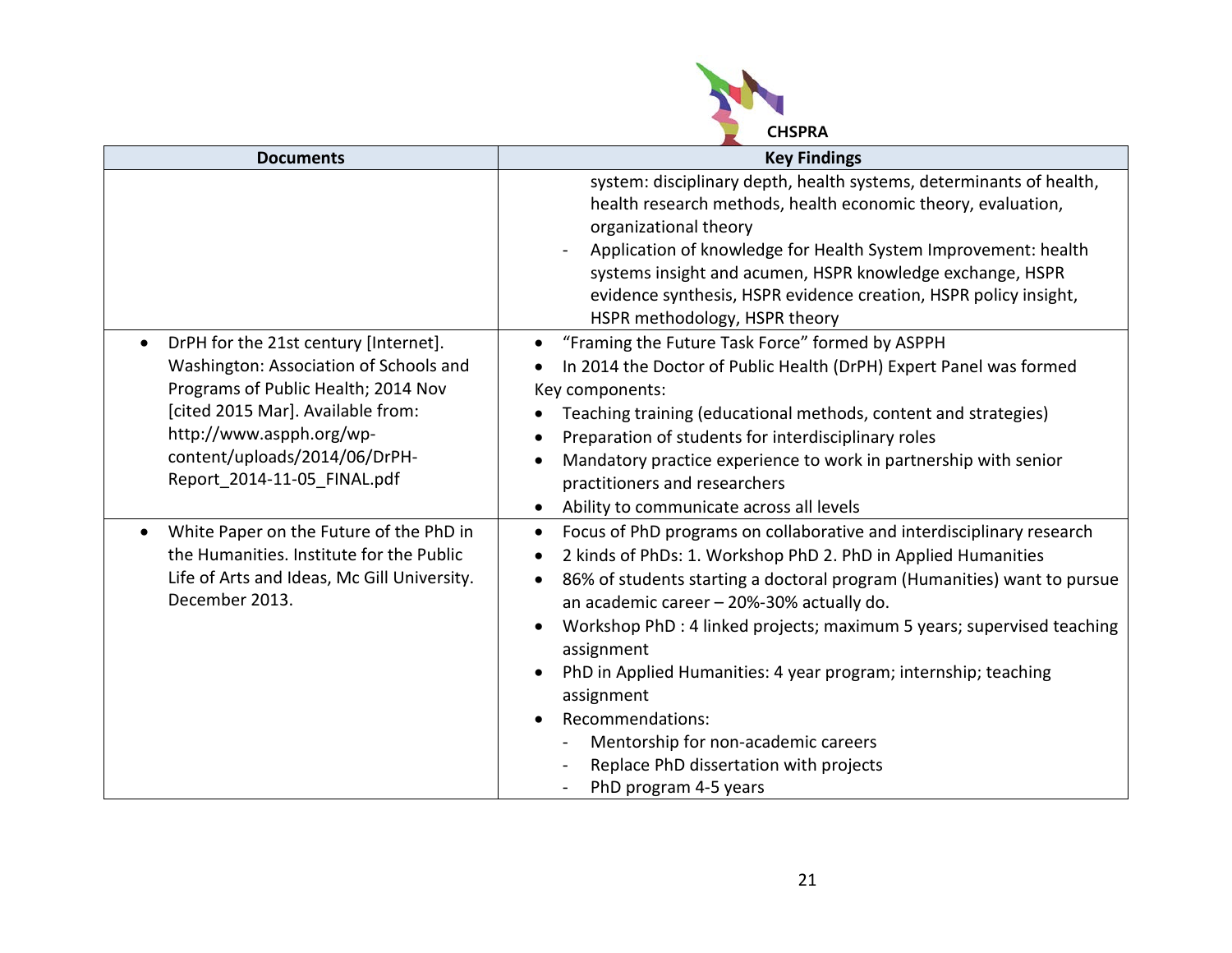

| <b>Documents</b>                                                                                                                                                                                                  | <b>Key Findings</b>                                                                                                                                                                                                                                                                                                                                                                                                                                                                                                                                                                                                                                                                                   |
|-------------------------------------------------------------------------------------------------------------------------------------------------------------------------------------------------------------------|-------------------------------------------------------------------------------------------------------------------------------------------------------------------------------------------------------------------------------------------------------------------------------------------------------------------------------------------------------------------------------------------------------------------------------------------------------------------------------------------------------------------------------------------------------------------------------------------------------------------------------------------------------------------------------------------------------|
| Cyranoski D, Gilbert N, Ledford H, Nayar<br>A, Yahia M. The PhD factory. Nature<br>[Internet]. 2011 Apr [cited 2015<br>Mar];472(7343):276-279. Available from:<br>http://www.ncbi.nlm.nih.gov/pubmed/21<br>512548 | OECD member states: 40% growth of Science doctorates (1998 to 2008)<br>$\bullet$<br>Japan:<br>Too many PhDs; 18,000 unemployed postdoctoral students in 2009<br>Not enough academic positions<br>China:<br>$\bullet$<br>2009: 50,000 doctoral graduates (all disciplines)<br>Low quality<br>Can find work in China but it is harder to get positions at<br>international universities<br>Pursue international postdoc positions and don't return<br>Singapore:<br>$\bullet$<br>Substantial investment in the university system<br>Growth of PhD programs<br>$\overline{\phantom{0}}$<br>Graduates usually work outside of academia as the university system<br>is in development<br>USA:<br>$\bullet$ |
|                                                                                                                                                                                                                   | $\approx$ 19,733 doctoral graduates in 2009 (life sciences and physical<br>sciences)<br>1973: 55% had tenure track position six years following graduation<br>(biological sciences); in 2006 it was only 15%<br>Experiments with PhD programs to prepare for non-academic<br>positions<br>Germany:<br>7,000 science PhDs in 2005<br>PhD is seen as advanced training including careers outside of<br>academia<br><6% of PhD graduates in science pursue full time academic positions                                                                                                                                                                                                                  |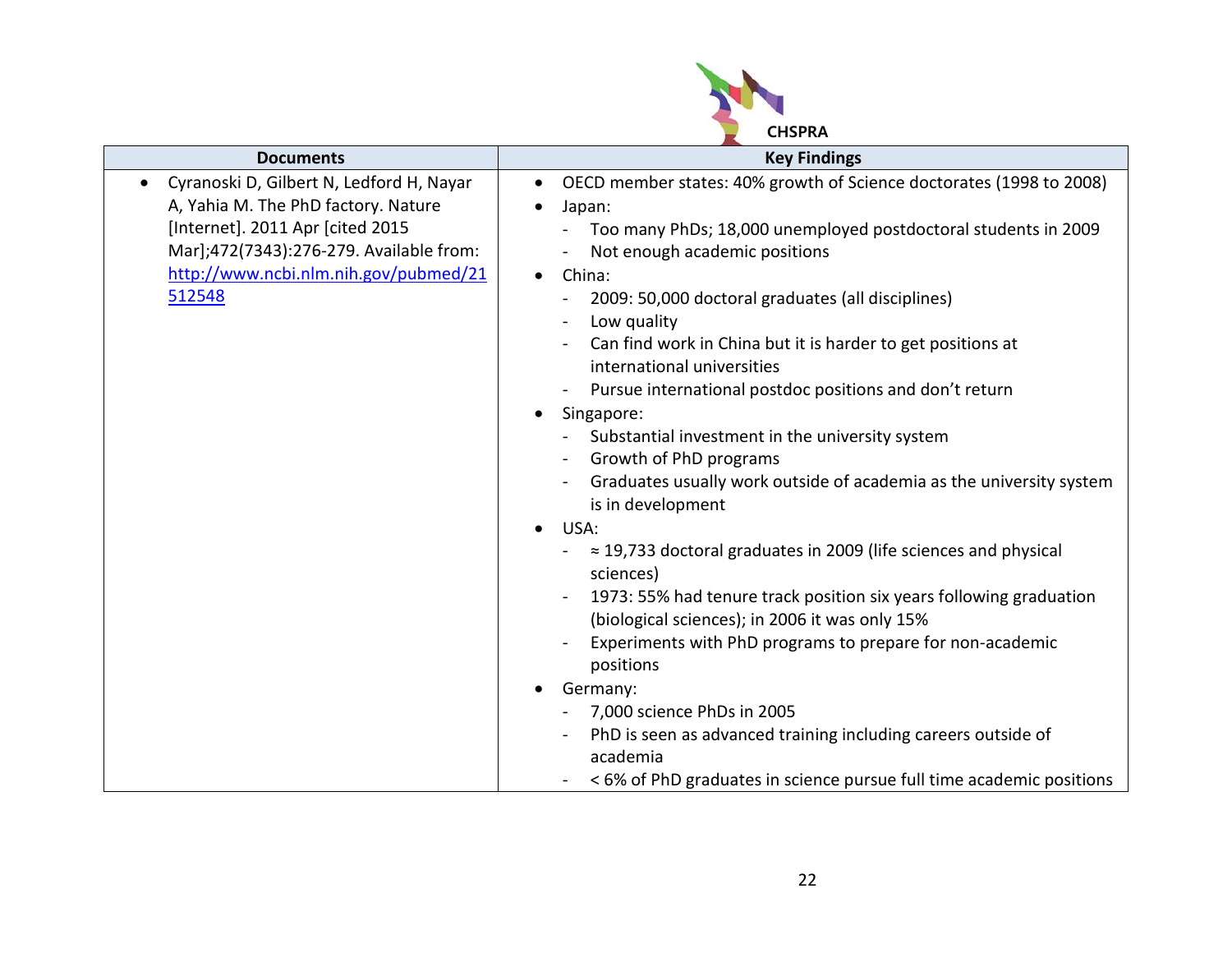

| <b>Documents</b>                                                                                                                                                                                                                                                                                              | <b>Key Findings</b>                                                                                                                                                                                                                                                                                                                                                                                                                                                                                                                                                                                                                                                                                                                                                                                     |
|---------------------------------------------------------------------------------------------------------------------------------------------------------------------------------------------------------------------------------------------------------------------------------------------------------------|---------------------------------------------------------------------------------------------------------------------------------------------------------------------------------------------------------------------------------------------------------------------------------------------------------------------------------------------------------------------------------------------------------------------------------------------------------------------------------------------------------------------------------------------------------------------------------------------------------------------------------------------------------------------------------------------------------------------------------------------------------------------------------------------------------|
|                                                                                                                                                                                                                                                                                                               | -> research jobs in industry                                                                                                                                                                                                                                                                                                                                                                                                                                                                                                                                                                                                                                                                                                                                                                            |
| Desjardins L. Profile and labour market<br>outcomes of doctoral graduates from<br>Ontario universities [Internet]. Ottawa<br>(ON): Statistic Canada; 2012 [cited 2015<br>Mar]. Available from:<br>http://www.heqco.ca/SiteCollectionDocu<br>ments/LabourMarketOutcomesDoctoral<br>ENG.pdf                     | The overall proportion of full-time tenured and tenure track positions<br>decreased Canada wide by 10% between 1981 and 2007<br>In 1980/81 35 % of these positions were occupied by individuals under<br>the age of 35 which reduced drastically to only 12% in 2006/2007<br>In Ontario about 65% of doctoral students (class of 2005) intended to<br>$\bullet$<br>pursue a career as a university professor<br>In Ontario 6% of doctoral graduates were unemployed and 3% were out<br>$\bullet$<br>of the labour force (Class of 2005, 2 years after graduation)<br>In Ontario 27% of doctoral graduates (class of 2005) claimed that they do<br>not need a doctoral degree for their current position<br>In 2005 the public sector was the main employment sector for doctoral<br>graduates in Canada |
| Maldonado, V., Wiggers, R., & Arnold, C.<br>$\bullet$<br>(2013). So You Want to Earn a PhD? The<br>Attraction, Realities, and Outcomes of<br>Pursuing a Doctorate. Toronto: Higher<br>Education Quality Council of Ontario.                                                                                   | In Ontario the enrollment numbers in doctoral programs increased<br>$\bullet$<br>drastically between 1999-2009 (10,192 -> 19,000)<br>Reasons: expected retirement; increase in undergraduate enrollment<br>Recommendation: Education should adjust to the fact that most doctoral<br>graduates will not end up working in a full-time academic position                                                                                                                                                                                                                                                                                                                                                                                                                                                 |
| Ferguson SJ, Wang S. Graduating in<br>$\bullet$<br>Canada: profile, labour market outcomes<br>and student debt of the class of 2009-<br>2010 [Internet]. Ottawa (ON): Statistic<br>Canada; 2014 Nov [cited 2015 Mar].<br>Available from:<br>http://www.statcan.gc.ca/pub/81-595-<br>m/81-595-m2014101-eng.pdf | In 2013, 77% of doctorates working in post-doc positions do not work in<br>$\bullet$<br>a permanent position as opposed to 28% of doctorates in non-post-doc<br>positions<br>57% of doctorates working in non-post doctorate temporary positions<br>were working as 'university professors and post-secondary assistants'<br>which are usually temporary                                                                                                                                                                                                                                                                                                                                                                                                                                                |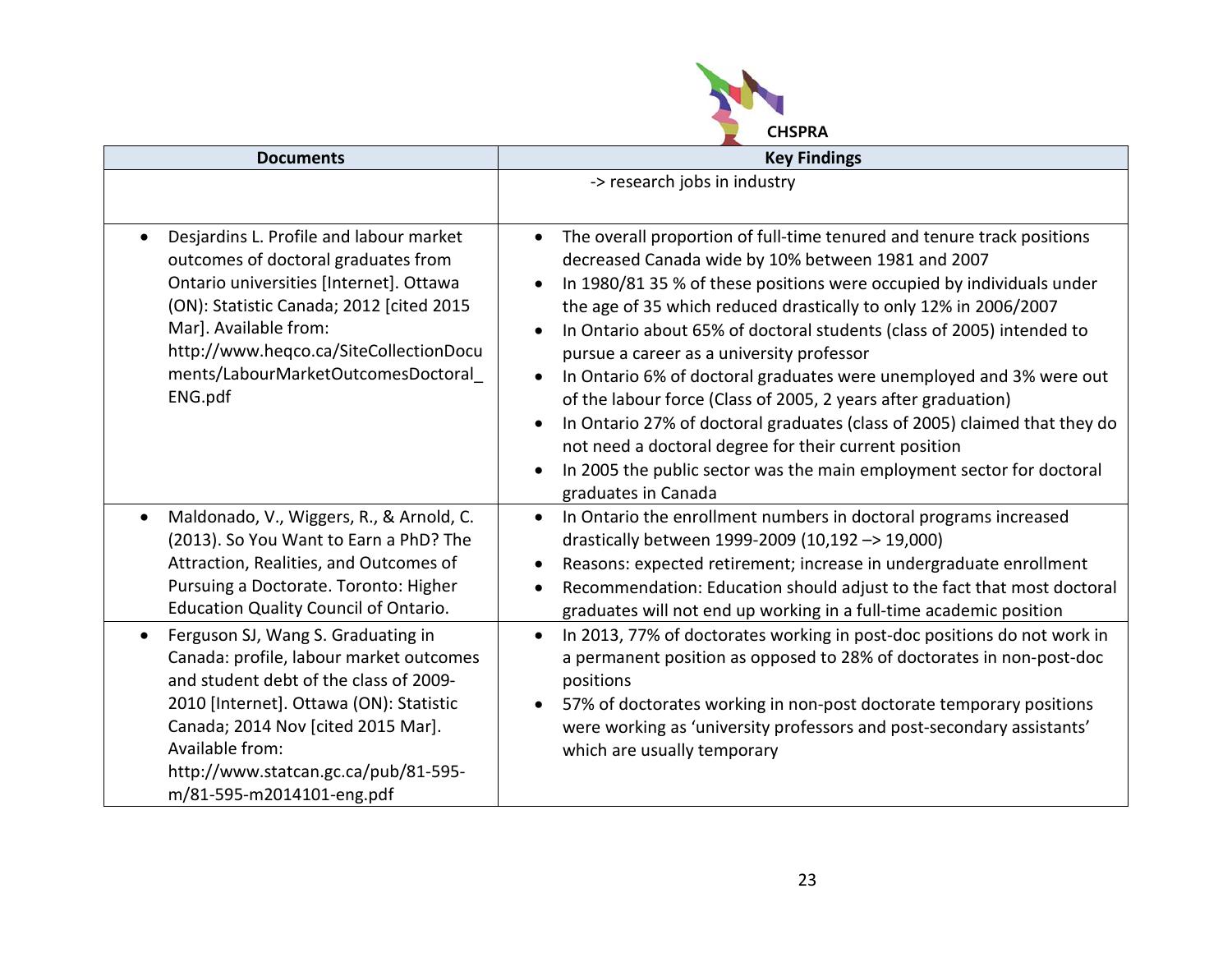

| <b>Documents</b>                                      | <b>Key Findings</b>                                                                  |
|-------------------------------------------------------|--------------------------------------------------------------------------------------|
| Canadian Institutes of Health Research.               | 10-year, multi-program initiative in HSPR<br>$\bullet$                               |
| Internal assessment for 2011                          | Partnership between CFHI and CIHR                                                    |
| international review - CIHR Institute of              | 83 postdoctoral awards, 12 mid-career chairs, five regional training                 |
| Health Services and Policy Research                   | centres and 13 career reorientation awards                                           |
| [Internet]. Ottawa (ON): CIHR; [date                  |                                                                                      |
| unknown] [modified Aug 2011; cited 2015               |                                                                                      |
| Mar]. Available from: http://www.cihr-                |                                                                                      |
| irsc.gc.ca/e/43578.html#d1                            |                                                                                      |
| Evaluation of the CFHI/CIHR Capacity for<br>$\bullet$ | A significantly higher percentage of individuals involved in the CADRE<br>$\bullet$  |
| Applied and Developmental Research and                | program were able to secure positions related to applied health services             |
| Evaluation in Health Services and Nursing             | and nursing research (90% vs. 69%)                                                   |
| (CADRE) program. Ottawa (ON): Canadian                | The evaluation suggests that the CADRE initiative helped to improve the<br>$\bullet$ |
| Foundation for Healthcare Improvement;                | availability of research positions outside of academia                               |
| 2012 Oct.                                             |                                                                                      |
| <b>Canadian Foundation for Healthcare</b>             | Funded by CFHI - 14-months long program<br>$\bullet$                                 |
| Improvement [Internet]. Ottawa (ON).                  | 11 years of EXTRA                                                                    |
| CFHI. EXTRA; [date unknown] [cited 2015               | Targets health care executives<br>$\bullet$                                          |
| Mar]. Available from. http://www.cfhi-                | 300 fellows; 200 healthcare improvement initiatives<br>$\bullet$                     |
| fcass.ca/WhatWeDo/EducationandTrainin                 | No new applications for 2015-16<br>$\bullet$                                         |
| g/EXTRA.aspx                                          | Renewed program in 2016/17<br>$\bullet$                                              |
| Canadian Institutes of Health Research<br>$\bullet$   | Funded by CIHR<br>$\bullet$                                                          |
| [Internet]. Ottawa (ON). CIHR. STIHR                  | Strategic Training Initiative in Health Research<br>$\bullet$                        |
| Funded programs; [date unknown]                       | Funding for individual training programs<br>$\bullet$                                |
| [modified 2014 Oct; cited 2015 Mar].                  | First STIHR competition: 2002-2003: 86 programs funded<br>$\bullet$                  |
| http://www.cihr-irsc.gc.ca/e/25171.html               | Second STIHR competition: 2009: 54 programs - 36 renewals, 18 new<br>$\bullet$       |
|                                                       | programs                                                                             |
| Canadian Institutes of Health Research.               | Launched in 2001<br>$\bullet$                                                        |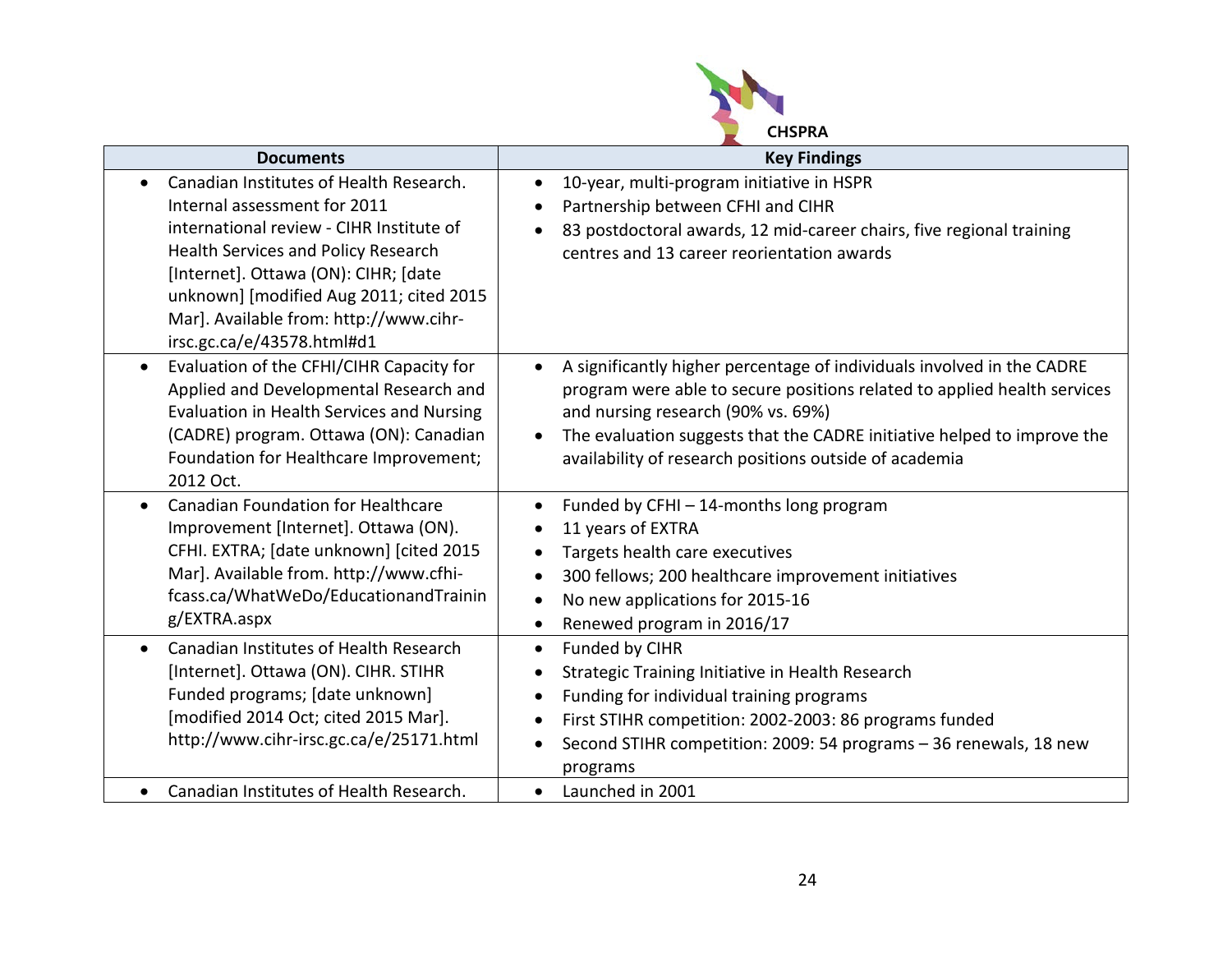

| <b>Documents</b>                                                                                                                                                                                                                                                                               | <b>Key Findings</b>                                                                                                                                                                                                                                                                                                                                                                                                                                          |
|------------------------------------------------------------------------------------------------------------------------------------------------------------------------------------------------------------------------------------------------------------------------------------------------|--------------------------------------------------------------------------------------------------------------------------------------------------------------------------------------------------------------------------------------------------------------------------------------------------------------------------------------------------------------------------------------------------------------------------------------------------------------|
| Strategic Training Initiative in Health<br>Research (STIHR) - Final Evaluation<br>Report [Internet]. Ottawa (ON): CIHR;<br>2008 Aug [cited 2015 Mar]. Available<br>from: http://www.cihr-<br>irsc.gc.ca/e/37630.html                                                                           | Evaluation in 2007: document analysis; administrative file review; web<br>$\bullet$<br>survey with STIHR principal investigators; telephone surveys with STIHR<br>trainees<br>Evaluation difficult due to unclear STIHR objectives<br>STIHR was identified as important and relevant to the health research<br>community<br>STIHR Partners were missing collaboration or interaction with funded<br>$\bullet$<br>programs                                    |
| Canadian Institutes of Health Research<br>[Internet]. Ottawa (ON). CIHR. About<br>PHSI; [date unknown] [modified 2014 Apr;<br>cited 2015 Mar]. http://www.cihr-<br>irsc.gc.ca/e/34348.html                                                                                                     | Funded by CIHR<br>PHSI provides funding for project collaborations between decision<br>makers and researchers                                                                                                                                                                                                                                                                                                                                                |
| Conrad P. To boldly go: A partnership<br>enterprise to produce applied health and<br>nursing services researchers in Canada.<br>Healthc Policy [Internet]. 2008 May [cited<br>2015 Mar];3(Special Issue):13-30.<br>Available from:<br>http://www.ncbi.nlm.nih.gov/pmc/article<br>s/PMC2645186/ | Part of CADRE<br>$\bullet$<br>5 RTCs: the Western Regional Training Centre (WRTC), the Ontario<br>$\bullet$<br>Training Centre (OTC), the Atlantic Regional Training Centre (ARTC),<br>FERASI Centre in Quebec and the Centre for Knowledge Transfer<br>Capacity building on a master's and doctoral level<br>Mandatory student placements with decision-making organizations<br>Single training program available to students in all locations<br>$\bullet$ |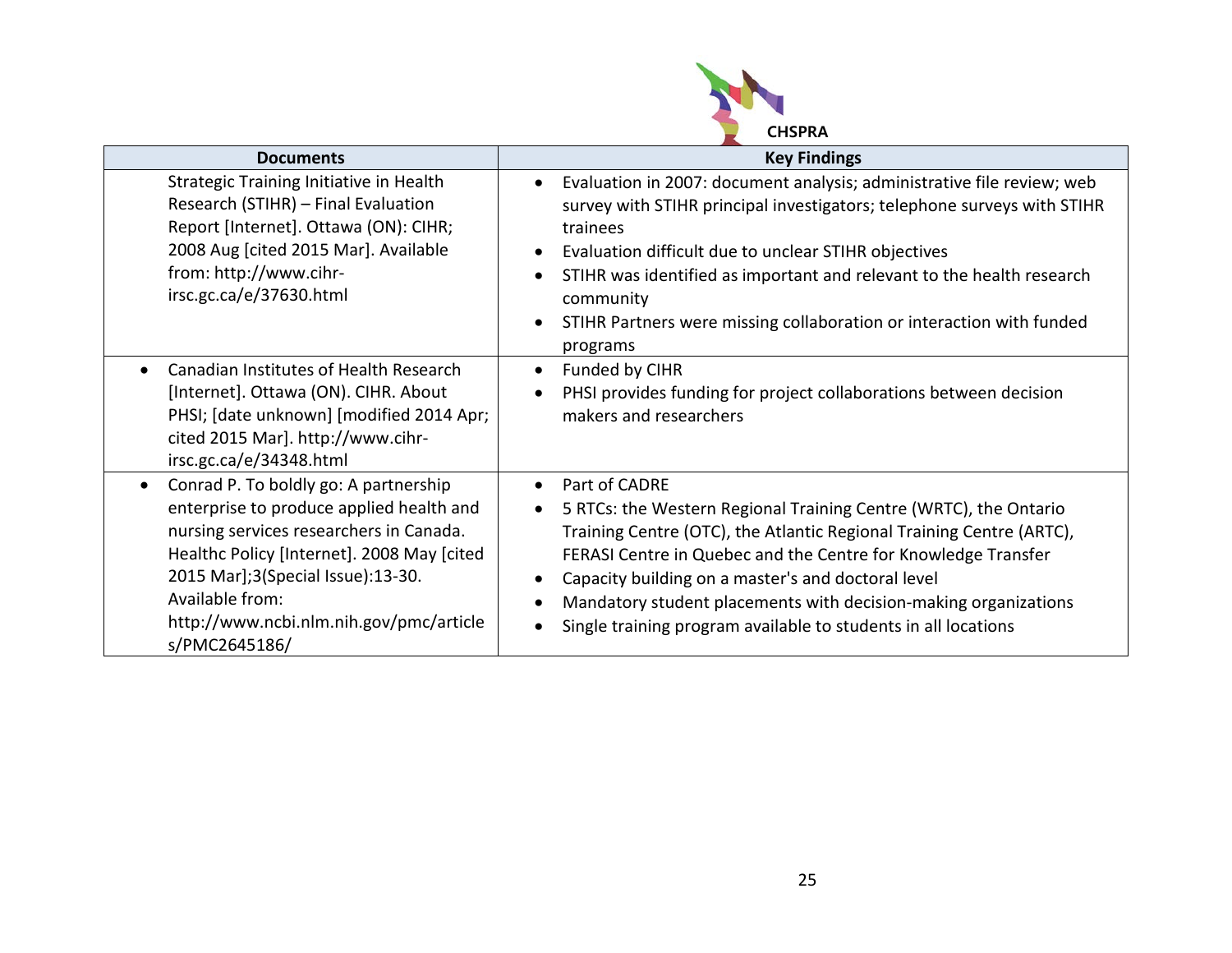# **Appendix C: Consultations**

Ms. Harpreet Bassi (PhD Candidate) - Ivey International Centre for Health Innovation Dr. Greta R. Bauer – Associate Professor and Graduate Chair Epidemiology and Biostatistics, Schulich School of Medicine & Dentistry, Western University Dr. Stephen Bornstein – Memorial University (Department of Political Science) Dr. Steini Brown – University of Toronto (Dalla Lana School of Public Health) Dr. Stirling Bryan – University of British Columbia (School of Population and Public Health) Sanjay Cherian – Vice President, Shoppers Drug Mart Dr. Stephen Corbett – The University of Sydney (School of Public Health) Dr. Mark Dobrow – University of Toronto (School of Public Policy and Governance) Lindsay Hedden (PhD Candidate) – University of British Columbia (Centre for Health and Policy Research Dr. Michael Hillmer – Ministry of Health and Long-Term Care Mary Lewis – VP Research and Knowledge Exchange, Canada Heart and Stroke Foundation Mr. Jonathan Mitchell - Accreditation Canada Dr. Steve Morgan – University of British Columbia (Centre for Health Services and Policy Research) Nelson Shen (PhD Candidate) - University of Toronto (Dalla Lana School of Public Health) Dr. Sakia Sivananthan (PhD graduate) - University of British Columbia (Centre for Health and Policy Research)

Dr. Vasanthi Srinivasan – Executive Director of the Ontario Strategy for Patient- Oriented Research (SPOR) SUPPORT Unit

Dr. Terry Sullivan – Terrence Sullivan & Associates

Dr. Gary Teare – Saskatchewan Health Quality Council; University of Saskatchewan (School of Public Health)

Dr. Ted Witek – Boehringer Ingelheim Canada